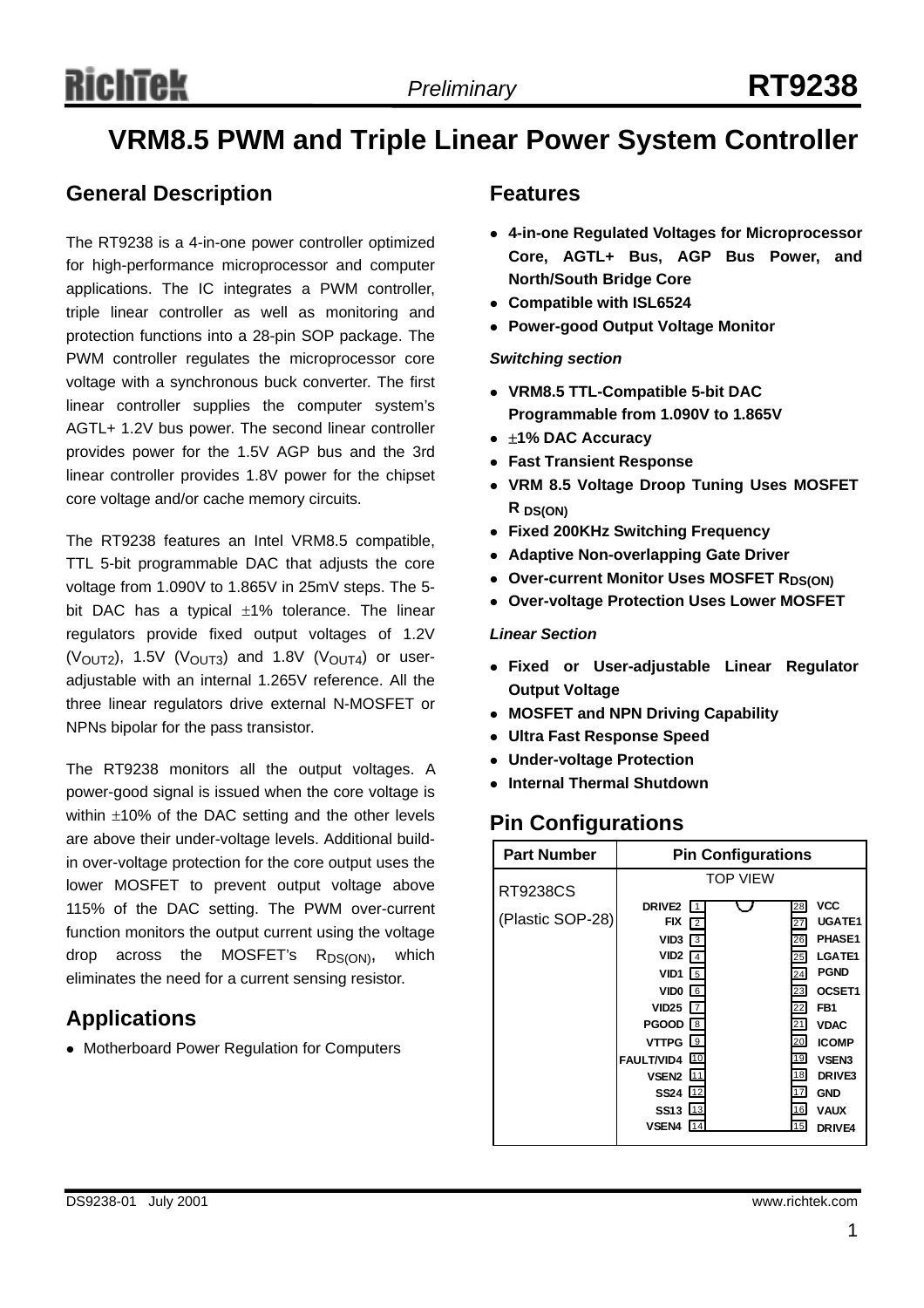## **Ordering Information**





Fig.1 VRM 8.5 Power Solution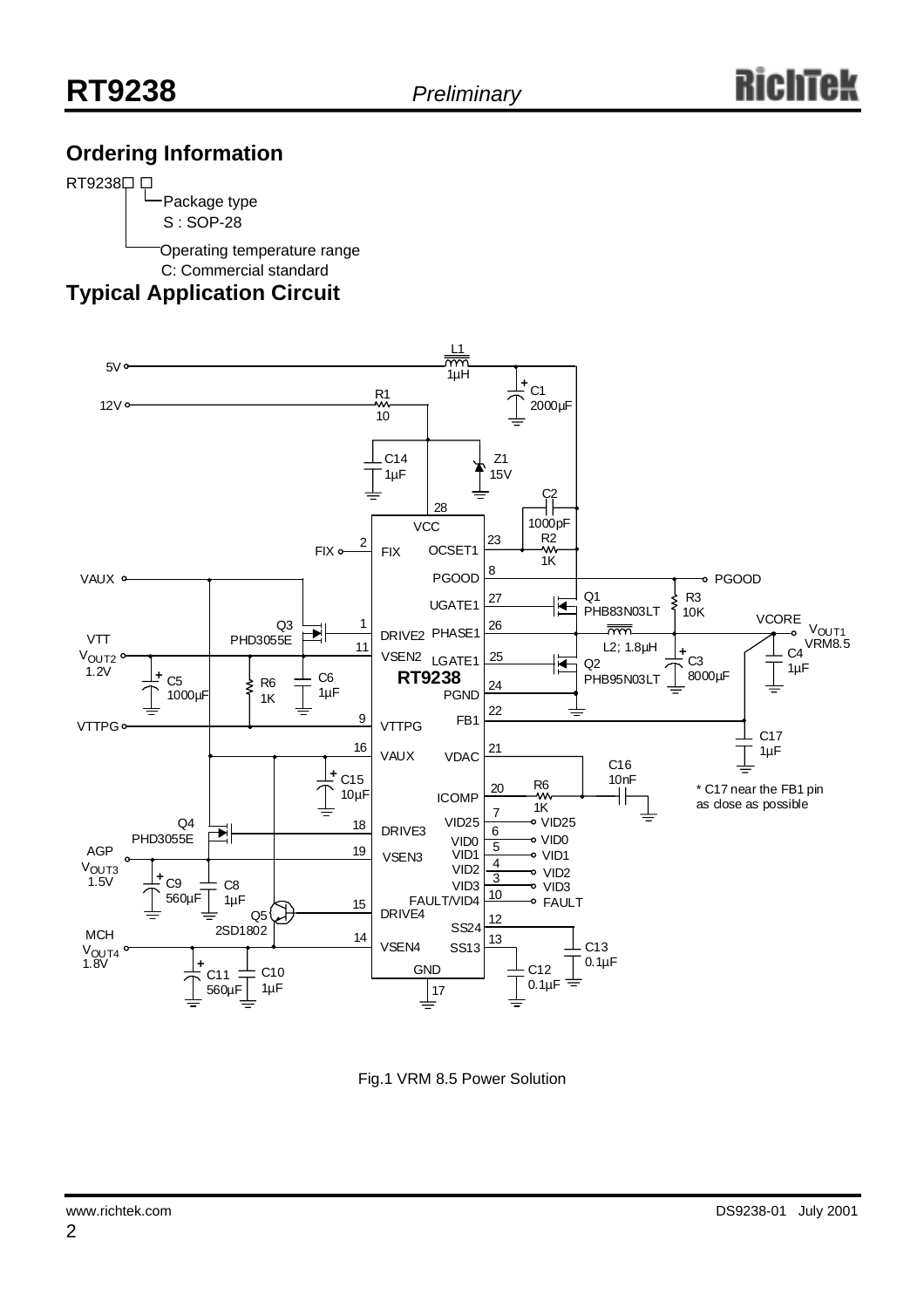

Fig.2 VRM 8.4 & 8.5 Power Solution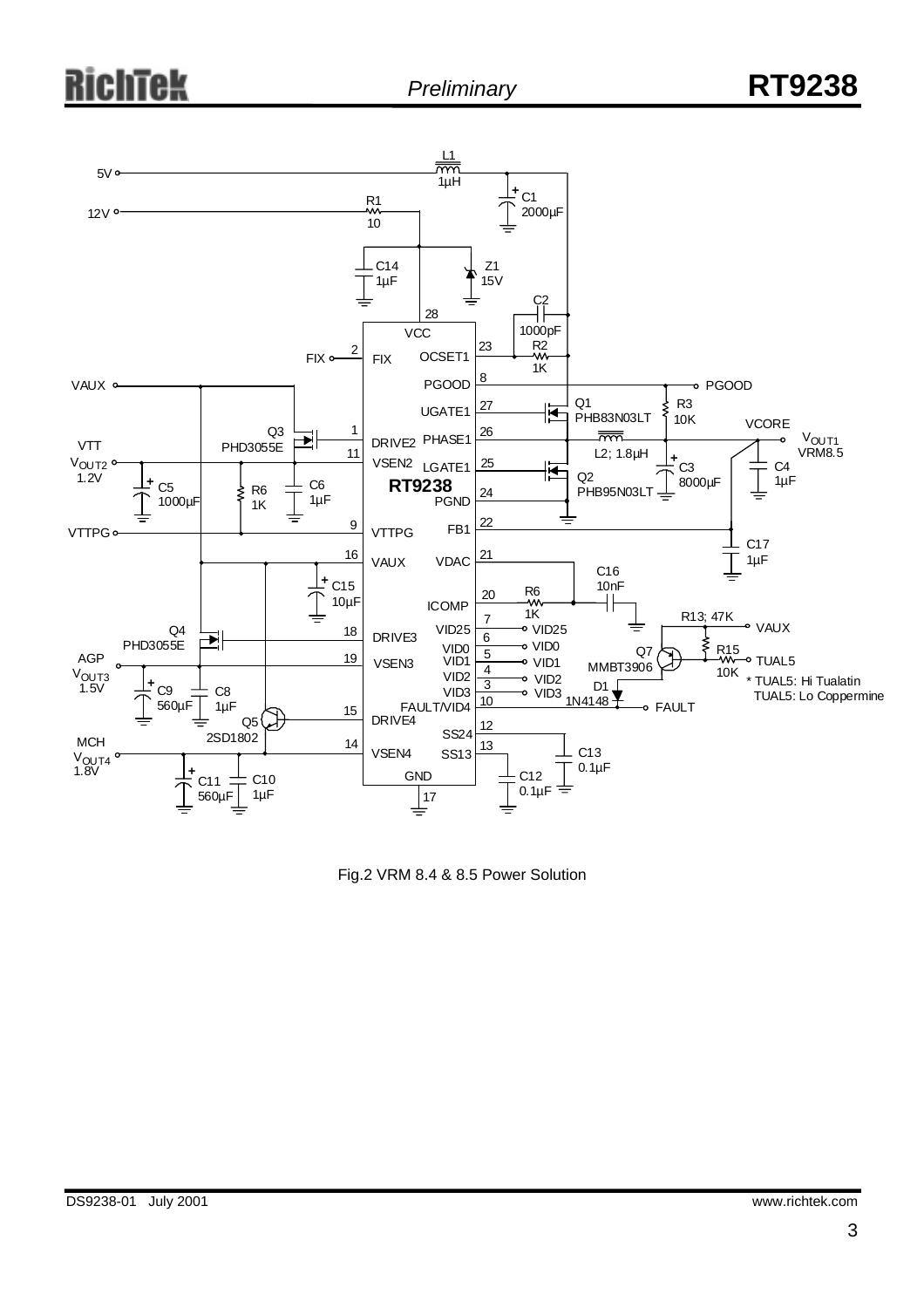## **Function Block Diagram**

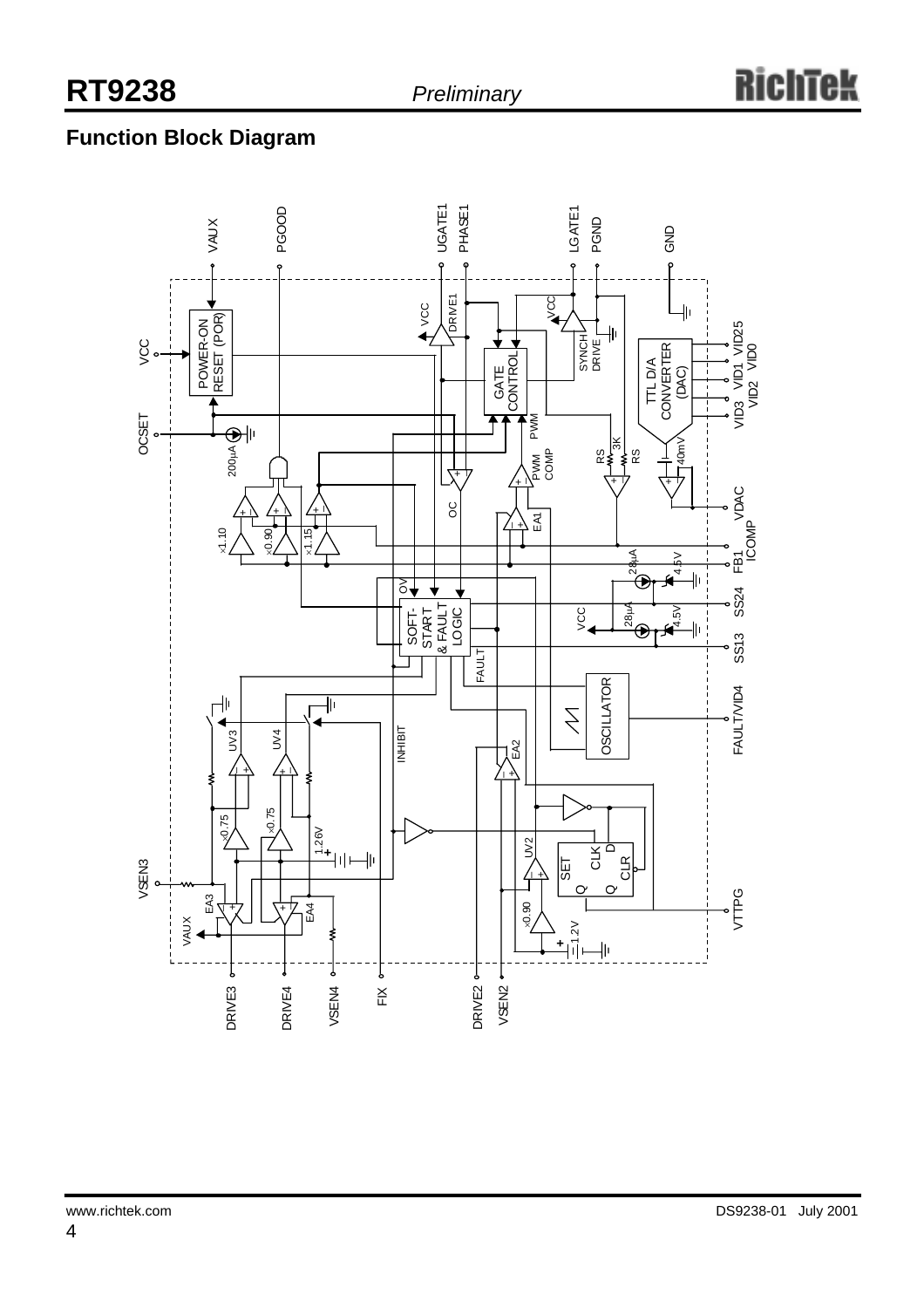## **Absolute Maximum Ratings**

| • Package Thermal Resistance |  |
|------------------------------|--|
|                              |  |

## **Recommended Operating Conditions**

#### **CAUTION:**

Stresses beyond the ratings specified in "Absolute Maximum Ratings" may cause permanent damage to the device. This is a stress only rating and operation of the device at these or any other conditions above those indicated in the operational sections of this specification is not implied.

## **Electrical Characteristics**

( $V_{CC}$  = 12V, PGND = 0V, T<sub>A</sub> = 25°C, Unless otherwise specified.)

| <b>Parameter</b>                     | <b>Symbol</b> | <b>Test Conditions</b>                             | Min   | <b>Typ</b> | Max   | <b>Units</b> |
|--------------------------------------|---------------|----------------------------------------------------|-------|------------|-------|--------------|
| <b>VCC Supply Current</b>            |               |                                                    |       |            |       |              |
| Nominal Supply Current               | $_{\rm lcc}$  | UGATE1, LGATE1, DRIVE2,<br>DRIVE3, and DRIVE4 Open | --    | 10         |       | mA           |
| <b>Power-On Reset</b>                |               |                                                    |       |            |       |              |
| <b>VCC Rising Threshold</b>          |               | $V$ OCSET <sub>1</sub> = 4.5 $V$                   | 6.5   | --         | 9.5   | V            |
| <b>VCC Falling Threshold</b>         |               | $VOCSET1 = 4.5V$                                   | 6     | --         | 9     | $\vee$       |
| Rising VAUX Threshold                |               | $VOCSET1 = 4.5V$                                   | --    | 1.5        | --    | $\vee$       |
| <b>VAUX Threshold Hysteresis</b>     |               | $VOCSET1 = 4.5V$                                   | --    | 0.2        | --    | $\vee$       |
| Rising V <sub>OCSET1</sub> Threshold |               |                                                    | --    | 1.25       | --    | V            |
| DAC AND Band Gap Reference           |               |                                                    |       |            |       |              |
| DAC (VID25-VID3) Input Low Voltage   |               |                                                    | --    | --         | 0.8   | $\vee$       |
| DAC(VID25-VID3) Input High Voltage   |               |                                                    | 2.0   | --         | --    | V            |
| <b>DACOUT Voltage Accuracy</b>       |               | $VDAC + 40mV$                                      | $-10$ | --         | $+20$ | mV           |
| <b>Oscillator</b>                    |               |                                                    |       |            |       |              |
| <b>Free Running Frequency</b>        |               |                                                    | 180   | 200        | 225   | <b>KHz</b>   |
| Ramp Amplitude                       | $\Delta$ Vosc |                                                    | --    | 1.9        |       | $V_{P-P}$    |

*To be continued*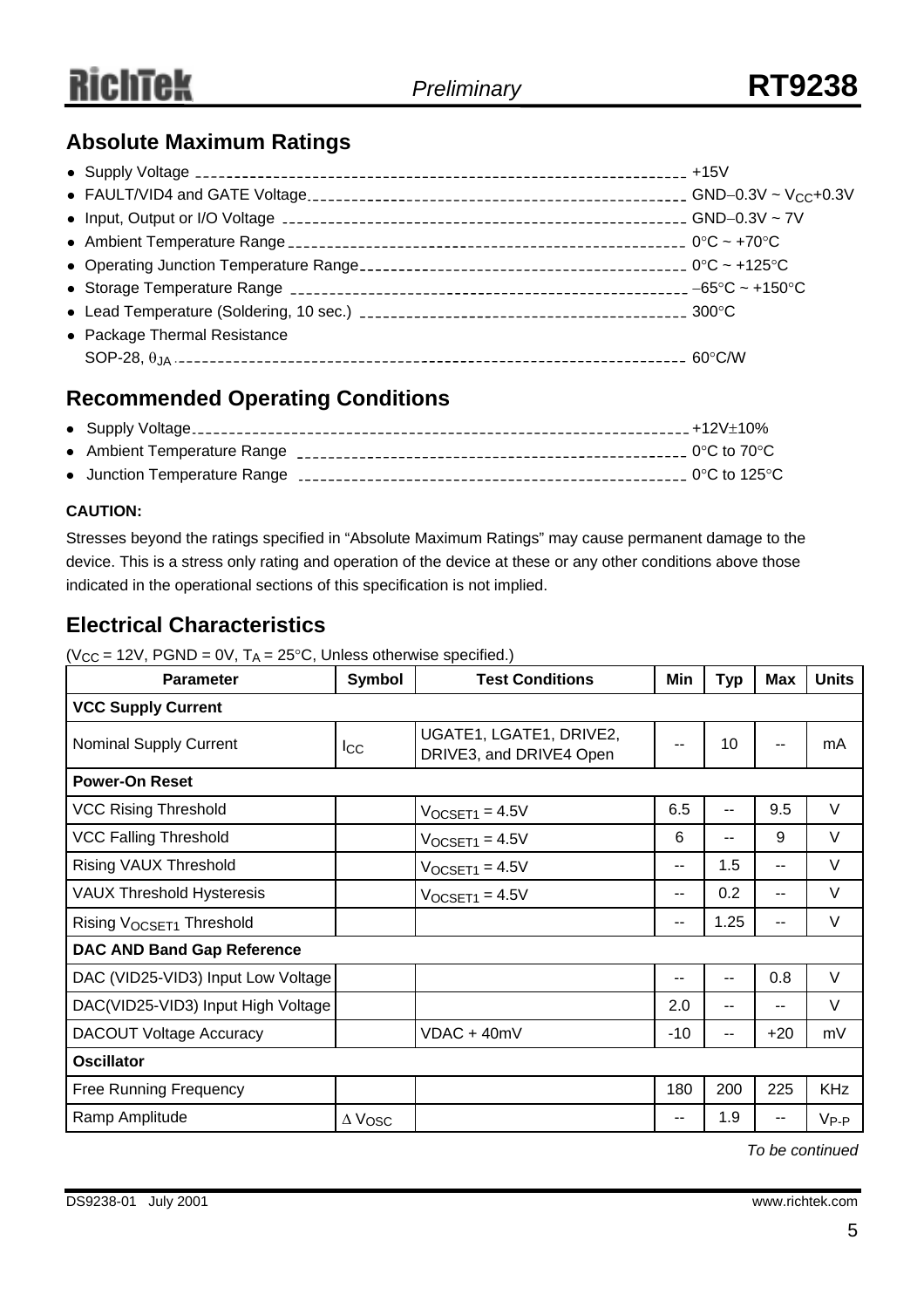| <b>Parameter</b>                                             | <b>Symbol</b>       | <b>Test Conditions</b>            | Min   | <b>Typ</b>               | <b>Max</b>               | <b>Units</b> |
|--------------------------------------------------------------|---------------------|-----------------------------------|-------|--------------------------|--------------------------|--------------|
| Linear Regulators (VOUT2, VOUT3, and VOUT4)                  |                     |                                   |       |                          |                          |              |
| <b>VSEN3,4 Voltage Regulation</b>                            | <b>VREG2,3,4</b>    | $FIX = 0V$                        | 1.240 | 1.265                    | 1.290                    | $\vee$       |
| <b>VSEN2 Regulation Voltage</b>                              | VREG2               |                                   | 1.180 | 1.200                    | 1.240                    | V            |
| <b>VSEN3 Regulation Voltage</b>                              | VREG3               | $FIX = open$                      | 1.455 | 1.500                    | 1.545                    | V            |
| <b>VSEN3 Bias Current</b>                                    | <b>IBVSEN3</b>      | $FIX = open$                      | --    | 260                      | $\overline{a}$           | μA           |
| <b>VSEN4 Regulation Voltage</b>                              | VREG4               | $FIX = open$                      | 1.746 | 1.800                    | 1.854                    | V            |
| <b>VSEN4 Bias Current</b>                                    | <b>IBVSEN4</b>      | $FIX = open$                      | --    | 350                      | $\overline{\phantom{a}}$ | μA           |
| Under-Voltage Level<br>(All Linears) (VSEN/VREG)             |                     | VSEN3,4 Rising                    | ۰.    | 75                       | $\overline{a}$           | %            |
| <b>Under-Voltage Hysteresis</b><br>(All Linears) (VSEN/VREG) |                     | VSEN3,4 Falling                   | --    | 100                      | $\overline{\phantom{a}}$ | mV           |
| <b>Output Drive Current (All Linears)</b>                    |                     | $VAUX - VDRIVER2,3,4 > 0.6V$      | 20    | 40                       | $-$                      | mA           |
| <b>Synchronous PWM Controller Error Amplifier</b>            |                     |                                   |       |                          |                          |              |
| DC Gain                                                      |                     |                                   | --    | 65                       | $\overline{\phantom{a}}$ | dB           |
| <b>PWM Controller Gate Driver</b>                            |                     |                                   |       |                          |                          |              |
| <b>UGATE Source</b>                                          | RUGATE <sub>1</sub> | $VCC = 12V$<br>$VCC-VUGATE1 = 1V$ | --    | 4                        | $\overline{7}$           | Ω            |
| <b>UGATE Sink</b>                                            | RUGATE <sub>1</sub> | $VUGATE1 = 1V$                    | $-$   | 3                        | $\overline{7}$           | Ω            |
| <b>LGATE Source</b>                                          | ILGATE1             | $VCC = 12V$ , $V_{LGATE1} = 2V$   | $-$   | 1                        | $\overline{a}$           | A            |
| <b>LGATE Sink</b>                                            | R <sub>LGATE1</sub> | $V_{LGATE1} = 1V$                 | --    | $\overline{2}$           | 6                        | $\Omega$     |
| <b>Protection</b>                                            |                     |                                   |       |                          |                          |              |
| VOUT1 Over-Voltage Trip                                      |                     | FB1 Rising                        | 112   | 118                      | 125                      | $\%$         |
| <b>FAULT Souring Current</b>                                 |                     | $V_{FAULT} = 8V$                  | 5     | 10                       | $\overline{a}$           | mA           |
| <b>OCSET1 Current Source</b>                                 | <b>locset</b>       | $VOCSET1 = 4.5V$                  | 170   | 200                      | 230                      | μA           |
| Soft-Start Current                                           | IsS13,24            | $V_{SS13,SS24} = 2V$              | --    | 28                       | --                       | μA           |
| <b>Power Good</b>                                            |                     |                                   |       |                          |                          |              |
| VOUT1 Upper Threshold                                        |                     | FB1 Rising                        | 108   | $\overline{\phantom{a}}$ | 112                      | %            |
| VOUT1 Under Voltage                                          |                     | FB1 Rising                        | 87    | --                       | 92                       | %            |
| VOUT1 Hysteresis (FB1/DACOUT)                                |                     | <b>Upper/Lower Threshold</b>      | --    | $\overline{2}$           | --                       | %            |
| <b>VTTPG Upper Threshold</b>                                 |                     | <b>VSEN2 Rising</b>               | --    | 1.08                     | н.                       | V            |
| <b>VTTPG Delay Threshold</b>                                 |                     | SS13 Rising                       | --    | 1.25                     | $\overline{\phantom{a}}$ | V            |
| <b>VTTPG Voltage Low</b>                                     | VVTTPG              | $IVTTPG = -4mA$                   | --    | --                       | 0.5                      | V            |
| PGOOD Voltage Low                                            | V <sub>PGOOD</sub>  | $I_{PGOOD} = -4mA$                | --    | ۰.                       | 0.5                      | V            |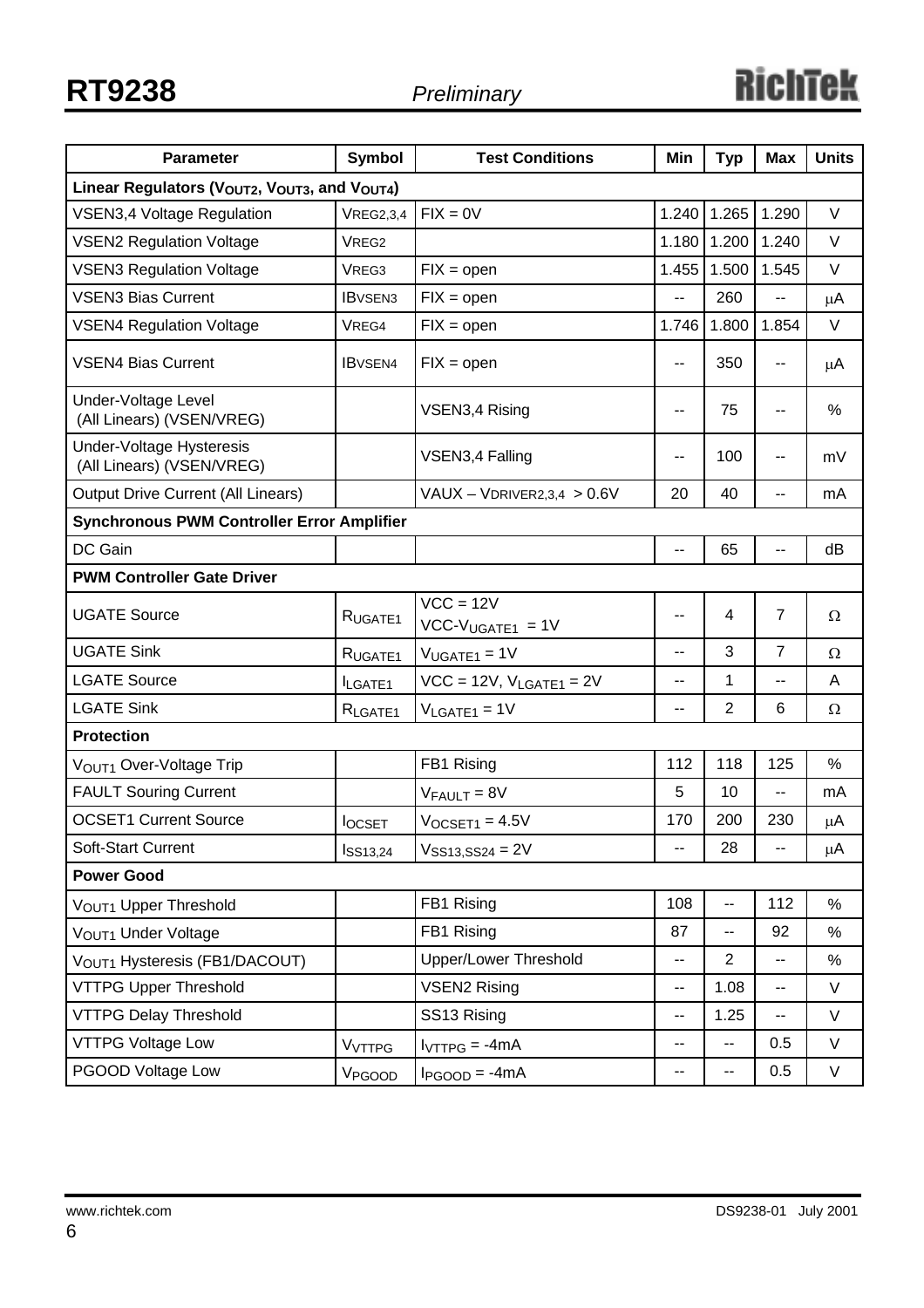## **Typical Operating Charateristics**



DS9238-01 July 2001 www.richtek.com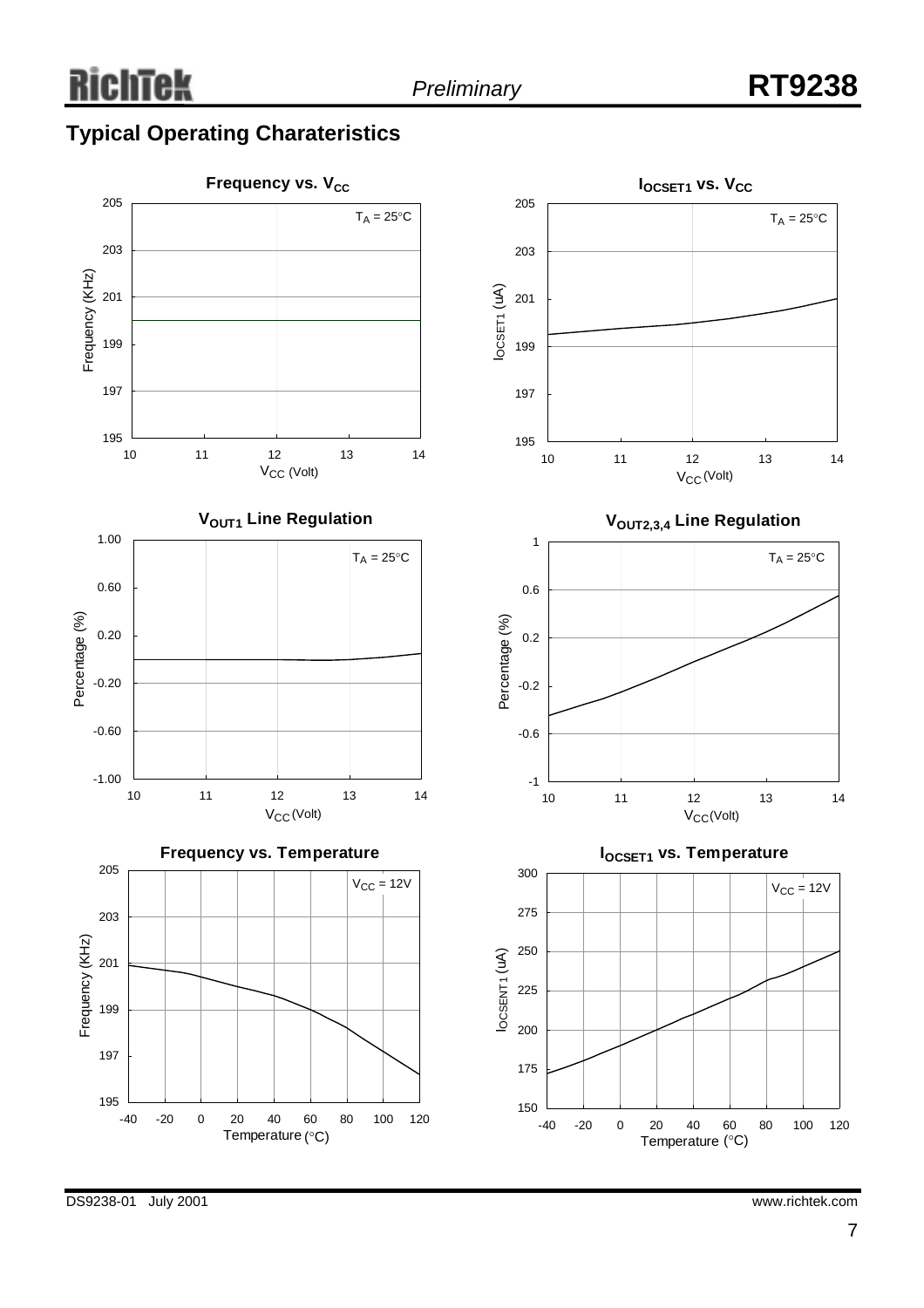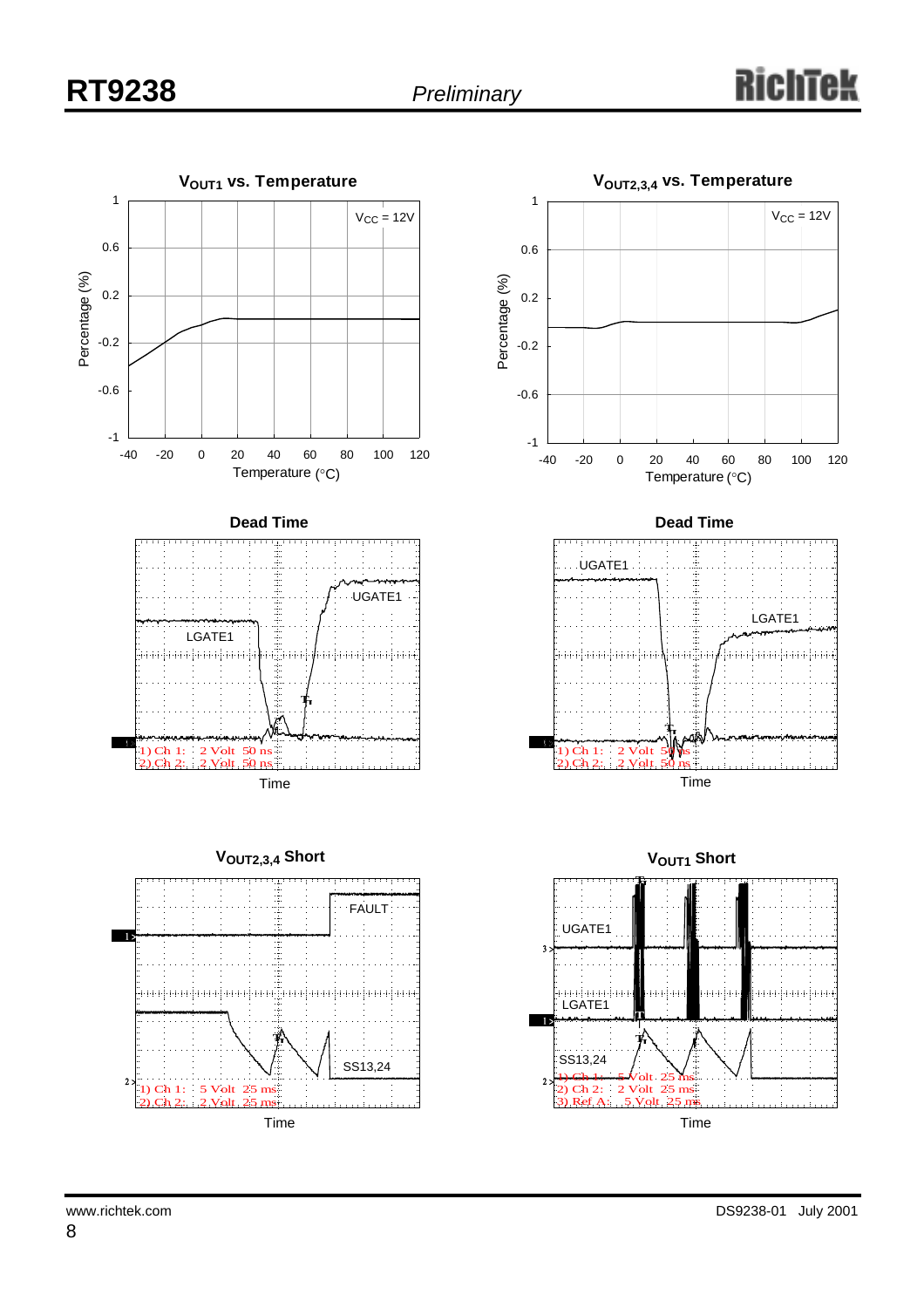## **Functional Pin Description**

#### **DRIVE2 (Pin 1)**

Connect this pin to the gate of an external MOSEFT. This pin provides the drive for the VTT  $(V_{OUT2})$ regulator's pass transistor.

#### **FIX (Pin 2)**

Grounding this pin bypasses the internal resistor dividers that set the voltage of the 1.5V and 1.8V linear regulators. This way, the output voltage of the two regulators can be adjusted from 1.26V up to the input voltage (+3.3V or +5V) by way of an external resistor divider corrected at the corresponding VSEN pin. The new output voltage set by the external resistor divider can be determined using the following formula:

$$
V_{OUT} = 1.265V \times (1 + \frac{R_{OUT}}{R_{GND}})
$$

Where  $R<sub>OUT</sub>$  is the resistor connected from VSEN to the output of the regulator, and  $R_{GND}$  is the resistor connected from VSEN to ground. Left open, this pin is pulled high enabling fixed output voltage operation.

**VID25, VID0, VID1, VID2, VID3 (Pin 7, 6, 5, 4, and 3)** VID3-25 are TTL-compatible the input pins to the 5 bit DAC. The state logic of these five pins program the internal voltage reference, DACOUT. The level of DACOUT sets the microprocessor core converter output voltage, as well as the corresponding PGOOD and OVP thresholds. Table 1 specifies the DACOUT voltage of 32 combinations of VID levels.

#### **PGOOD (Pin 8)**

PGOOD is an open collector output used to indicate the status of the PWM converter output voltage. This pin is pulled low when the synchronous regulator output is not within ±10% of the DACOUT reference voltage, or when any of the other outputs are below their under-voltage thresholds.

#### **VTTPG (Pin 9)**

VTTPG is an open collector output used to indicate the status of the VTT ( $V_{\text{OUT2}}$ ) regulator output voltage. This pin is pulled low when the output voltage is below 1.08V under-voltage threshold or

when SS13 pin is below 1.25V.

#### **FAULT/VID4 (Pin 10)**

This pin provides two combined functions. One is fault condition indicator, the other is VID4 for VRM8.4 DAC (see the Table I). Pull up this pin up to over 2V, it act like the VID4 of VRM8.4. When this pin is pulled high, the DACOUT provide 1.890V~2.090V output voltages.

Nominally, the voltage at this pin is pulled low by a internal 47kΩ, in the event of an over-voltage or over-current condition, this pin is internally pulled to about  $8V$  (VCC = 12V).

#### **VSEN2 (Pin 11)**

Connect this pin to the output of the VTT  $(V_{OUT2})$ linear regulator. This pin is also monitored for undervoltage events.

#### **SS24 (Pin 12)**

Connect a capacitor from this pin to ground. This capacitor, along with an internal  $28\mu$ A (V<sub>SS24</sub>>1V) current source, sets the soft-start interval of the VOUT2 regulator. Pulling this pin below 0.8V induces a chip reset and shutdown.

#### **SS13 (Pin 13)**

Connect a capacitor from this pin to ground. This capacitor, along with an internal  $28\mu$ A (Vss<sub>13</sub>>1V) current source, sets the soft-start interval of the synchronous PWM converter  $(V<sub>OUT1</sub>)$  and the AGP regulator ( $V<sub>OUT3</sub>$ ). A VTTPG high signal is also delayed by the time interval required by the charging of this capacitor from 0V to 1.25V.

#### **VSEN4 (Pin 14)**

Connect this pin to the output of the 1.8V regulator. This pin is monitored for under-voltage events.

#### **DRIVE4 (Pin 15)**

Connect this pin to the gate of an external MOSEFT. This pin provides the drive for the 1.8V regulator's pass transistor.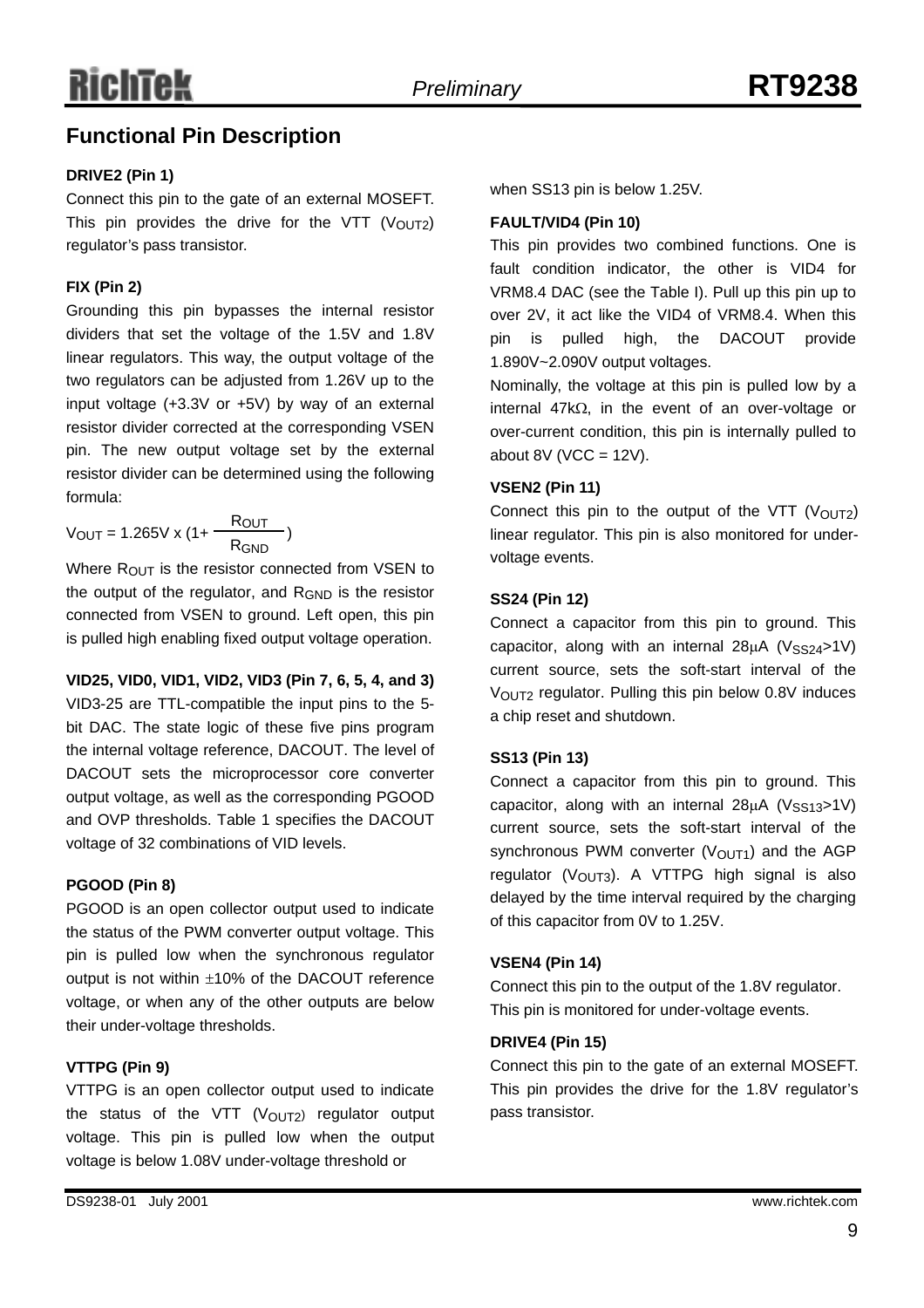## **RT9238** *Preliminary*

#### **VAUX (Pin 16)**

This pin provides boost current for the three linear regulator output drives in the event bipolar NPN transistors (instead of N-channel MOSFETs) are employed as pass elements. The voltage at this pin is monitored for power-on reset (POR) purpose.

#### **GND (Pin 17)**

Signal ground for the IC. All voltage levels are measured with respect to this pin.

#### **DRIVE3 (Pin 18)**

Connect this pin to the gate of an external MOSEFT. This pin provides the drive for the 1.5V regulator's pass transistor.

#### **VSEN3 (Pin 19)**

Connect this pin to the output of the 1.5V linear regulator. This pin is monitored for under-voltage events.

#### **ICOMP (Pin 20)**

This pin is non-inverting input of the PWM error amplifier. It determine the  $V<sub>OUT1</sub>$  voltage. Connect a resistor (RF) to VDAC pin. A sense current of lower MOSFET is fed to this pin to pull low the DACOUT voltage. (see VDAC)

#### **VDAC (Pin 21)**

This pin is internal DAC buffer output. Connect a resistor(RF) from this pin to ICOMP pin. The resistor provide a voltage drop rated from lower MOSFET turn on voltage drop. A sample hold circuit sense the voltage drop of lower MOSFET(I<sub>LX</sub> RDSON) when LGATE1 turn on. The ratio is :

 $(IL \times R_{DSON}) \times RF/3k$ 

#### **FB1 (Pin 22)**

This pin is connected to the PWM converter's output voltage. This pin also connects to internal PWM error amplifier inverting input and power good monitor.

#### **OCSET1 (Pin 23)**

Connect a resistor from this pin to the drain of the respective upper MOSFET. This resistor, an internal 200µA current source, and the upper MOSFET onresistance set the converter over-current trip point.

#### **PGND (Pin 24)**

This is the power ground of UGATE1&LGATE1. Tie the synchronous PWM converter's lower MOSFET source to this pin.

#### **LGATE1 (Pin 25)**

Connect LGATE1 to the PWM converter's lower MOSFET gate. This pin provides the gate drive for the lower MOSFET.

#### **PHASE1 (Pin 26)**

This pin is used to monitor the voltage drop across the upper MOSFET for over-current protection. This pin is also used to sense lower MOSFET voltage drop for VOUT1 voltage droop tuning.

#### **UGATE1 (Pin 27)**

Connect UGATE1 pin to the PWM converter's upper MOSFET gate. This pin provides the gate drive for the upper MOSFET.

#### **VCC (Pin 28)**

Provide a 12V supply voltage for the IC to this pin. This pin also provides the gate bias charge for all the MOSFETs controlled by the IC. The voltage at this pin monitored for power-on reset (POR) purpose.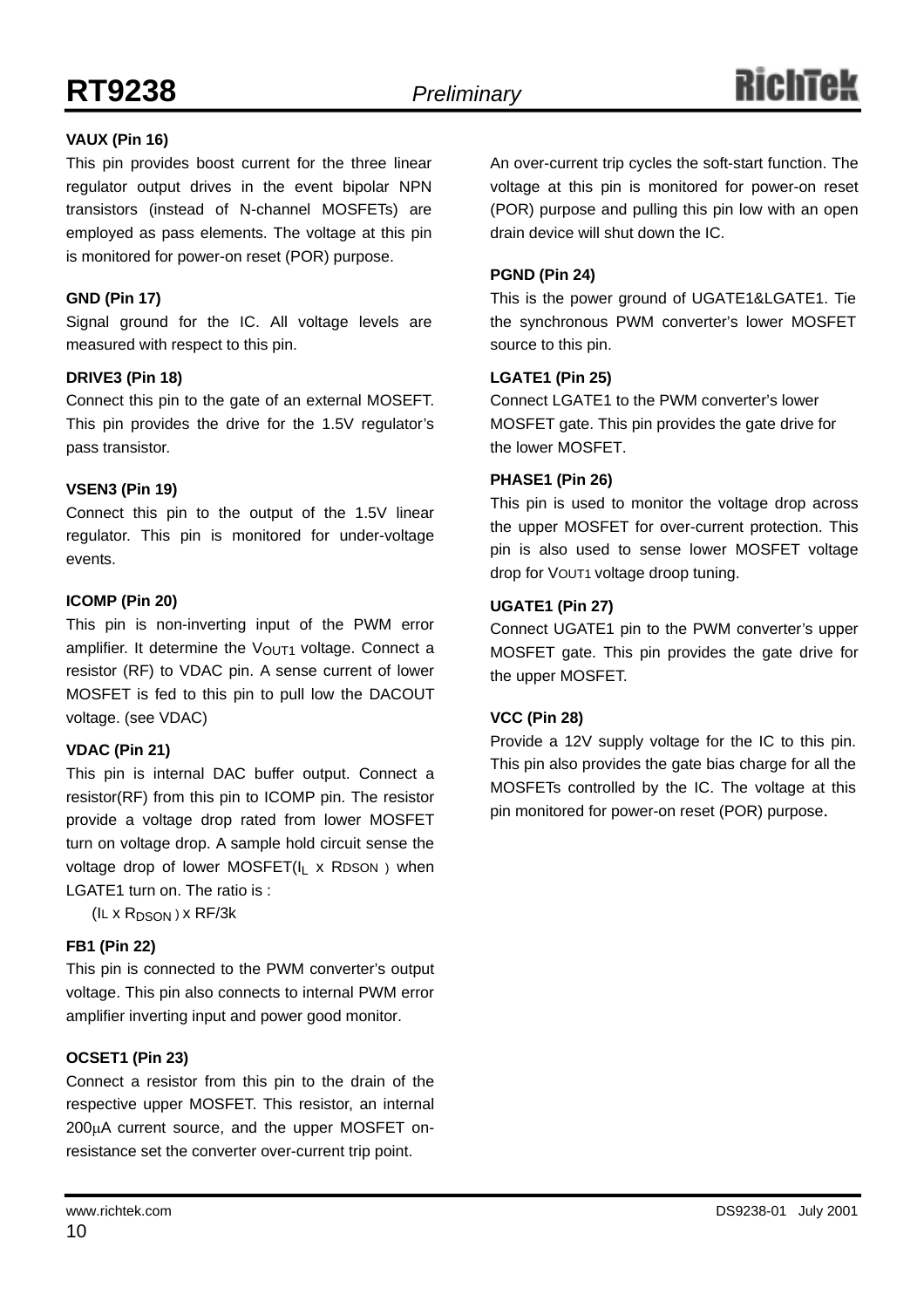#### **Functional Description**

#### **Operation**

The RT9238 monitors and precisely controls 4 output voltage levels (Refer to Figures 1, 2, and function block). It is designed for microprocessor computer applications with 3.3V, 5V, and 12V bias input from an ATX power supply. The IC has one PWM and three linear controllers. The PWM controller is designed to regulate the microprocessor core voltage  $(V<sub>OUT1</sub>)$ . The PWM controller drives 2 MOSFETs (Q1) and Q2) in a synchronous-rectified buck converter configuration and regulates the core voltage to a level programmed by the 5-bit digital-to-analog converter (DAC). The first linear controller (EA2) is designed to provide the AGTL+ bus voltage ( $V<sub>OUT2</sub>$ ) by driving a MOSFET (Q3) pass element to regulate the output voltage to a level of 1.2V. The remaining two linear controllers (EA3 and EA4) supply the 1.5V advanced graphics port (AGP) bus power ( $V_{\text{OUT3}}$ ) and the 1.8V chipset core power  $(V<sub>OUT4</sub>)$ .

#### **Initialization**

The RT9238 automatically initializes in ATX-based systems upon receipt of input power. The Power-On Reset (POR) function continually monitors the input supply voltages. The POR monitors the bias voltage  $(+12V_{IN})$  at the VCC pin, the 5V input voltage  $(+5V_{IN})$ at the OCSET pin, and the 3.3V input voltage (+3.3VIN) at the VAUX pin. The normal level on OCSET is equal to  $+5V_{\text{IN}}$  less a fixed voltage drop (see over-current protection). The POR function initiates soft-start operation after all supply voltages exceed their POR thresholds.

#### **Soft-Start**

The 1.8V supply designed to power the chipset (OUT4), cannot lag the ATX 3.3V by more than 2V, at any time. To meet this special requirement, the linear block controlling this output operates independently of the chip's power-on reset. Thus, DRIVE4 is driven to raise the OUT4 voltage before the input supplies reach their POR levels. As seen in Fig.3, at time T0 the power is turned on and the

input supplies ramp up. Immediately following, OUT4 is also ramped up, lagging the ATX 3.3V by about 1.8V. At time T1, the POR function initiates the SS24 soft-start sequence. Initially, the voltage on the SS24 pin rapidly increases to approximately 1V (this minimizes the soft-start interval). Then, an internal 28µA current source charges an external capacitor  $(C_{SS24})$  on the SS24 pin to about 4.5V. As the SS24 voltage increases, the EA2 error amplifier drives Q3 to provide a smooth transition to the final set voltage. The OUT4 reference (clamped to SS24) increasing past the intermediary level, established based on the ATX 3.3V presence at the VAUX pin, brings the output in regulation soon after T2.

As OUT2 increases past the 90% power-good level, the second soft-start (SS13) is released. Between T2 and T3, the SS13 pin voltage ramps from 0V to the valley of the oscillator's triangle wave (at 1.25V). Contingent upon OUT2 remaining above 1.08V, the first PWM pulse on PHASE1 triggers the VTTPG pin to go high. The oscillator's triangular wave form is compared to the clamped error amplifier output voltage. As the SS13 pin voltage increases, the pulse-width on the PHASE1 pin increases, bringing the OUT1 output within regulation limits. Similarly, the SS13 voltage clamps the reference voltage for OUT3, enabling a controlled output voltage ramp-up. At time T4, all output voltages are within power-good limits, situation reported by the PGOOD pin going high.

The T2 to T3 time interval is dependent upon the value of  $C<sub>S513</sub>$ . The same capacitor is also responsible for the ramp-up time of the OUT1 and OUT3 voltages. If selecting a different capacitor then recommended in the circuit application literature, consider the effects the different value will have on the ramp-up time and inrush currents of the OUT1 and OUT3 outputs.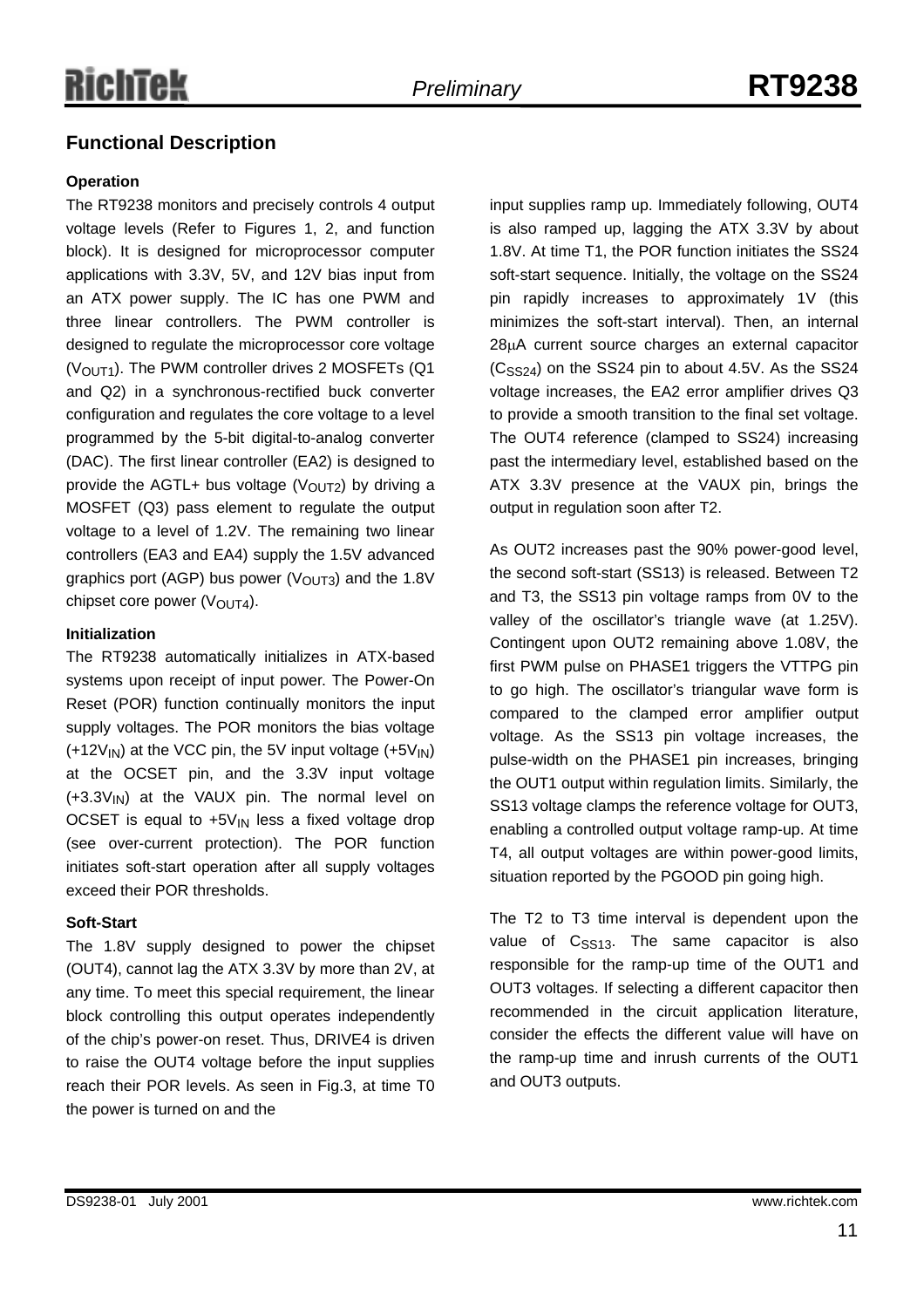

Fig.3 Soft-start Interval

#### **Fault Protection**

All four outputs are monitored and protected against extreme overload. The chip's response to an output overload is selective, depending on the faulting output.

An over-voltage on  $V<sub>OUT1</sub>$  output (FB1) disables outputs 1, 2, and 3, and latches the IC off. An undervoltage on  $V_{\text{OUT4}}$  output latches the IC off. A single over-current event on output 1, or an under-voltage event on output 2 or 3, increments the respective fault counters and triggers a shutdown of outputs 1, 2, and 3, followed by a soft-start re-start. After three consecutive fault events on either counter, the chip is latched off. Removal of bias power resets both the fault latch and the counters. Both counters are also reset by a successful start-up of all the outputs.

Fig.3 shows a simplified schematic of the fault logic. The over-current latches are set dependent upon the states of the over-current (OC1), output 2 and 3 under-voltage (UV2, UV3) and the soft-start signals (SS13, SS24). Window comparators monitor the SS pins and indicate when the respective  $C_{SS}$  pins are fully charged to above 4.0V (UP signals). An undervoltage on either linear output (VSEN2, VSEN3, or

VSEN4) is ignored until the respective UP signal goes high. This allows  $V_{\text{OUT3}}$  and  $V_{\text{OUT4}}$  to increase without fault at start-up. Following an over-current event (OC1, UV2, or UV3 event), bringing the SS24 pin below 0.8V resets the over-current latch and generates a soft-started ramp-up of the outputs 1, 2, and 3.



Fig.4 Fault Logic-simplified Schematic

#### **OUT1 Over-Voltage Protection**

During operation, a short across the synchronous PWM upper MOSFET  $(Q1)$  causes  $V_{OUT1}$  to increase. When the output exceeds the over-voltage threshold of 115% of DACOUT, the over-voltage comparator trips to set the fault latch and turns the lower MOSFET (Q2) on. This blows the input fuse and reduces  $V_{\text{OUT1}}$ .

A separate over-voltage circuit provides protection during the initial application of power. For voltages on the VCC pin below the power-on reset (and above ~4V), the output level is monitored for voltages above 1.3V. Should FB1 exceed this level, the lower MOSFET, Q2, is driven on.

#### **Over-Current Protection**

All outputs are protected against excessive overcurrents. The PWM controller uses the upper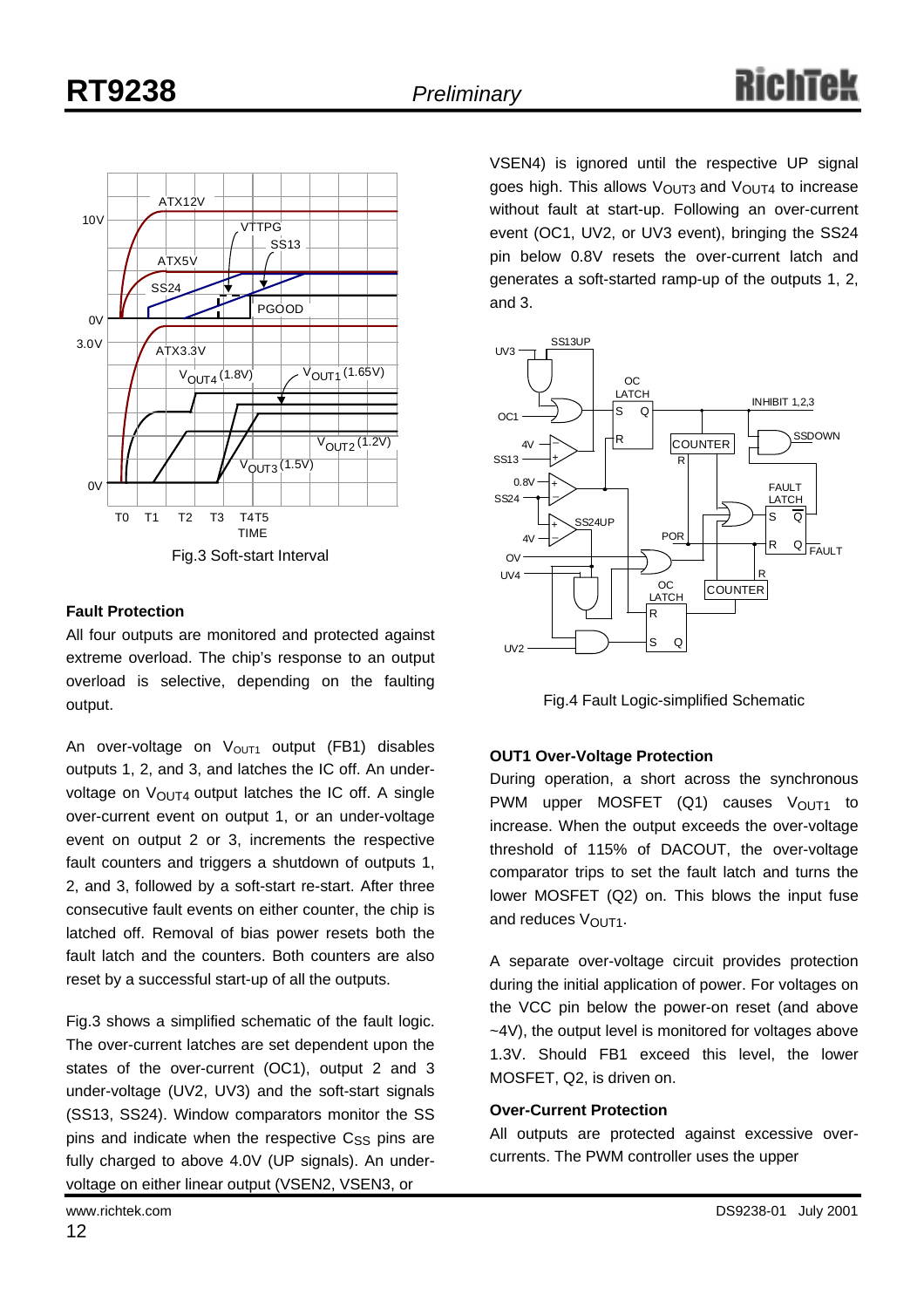MOSFET's on-resistance, R<sub>DS(ON)</sub> to monitor the current for protection against a shorted output. All linear regulators monitor their respective VSEN pins for under-voltage to protect against excessive currents.

Fig.5 illustrates the over-current protection with an overload on OUT1. The overload is applied at T0 and the current increases through the inductor  $(L<sub>OUT1</sub>)$ . At time T1, the OC1 comparator trips when the voltage across  $Q1$  ( $ip^eR_{DS(ON)}$ ) exceeds the level programmed by  $R_{OCSET}$ . This inhibits outputs 1, 2, and 3, discharges the soft-start capacitor CSS24 with 28µA current sink, and increments the counter. Softstart capacitor  $C<sub>SS13</sub>$  is quickly discharged.  $C<sub>SS13</sub>$ starts ramping up at T2 and initiates a new soft-start cycle. With OUT2 still overloaded, the inductor current increases to trip the over-current comparator. Again, this inhibits the outputs, but the  $C_{SS24}$  softstart voltage continues increasing to above 4.0V before discharging. Soft-start capacitor  $C<sub>S513</sub>$  is, again, quickly discharged. The counter increments to 2. The soft-start cycle repeats at T3 and trips the over-current comparator. The SS24 pin voltage increases to above 4.0V at T4 and the counter increments to 3. This sets the fault latch to disable the converter.



Fig.5 Over-current Operation

The three linear controllers monitor their respective VSEN pins for under-voltage. Should excessive currents cause VSEN3 or VSEN4 to fall below the linear under-voltage threshold, the respective UV signals set the OC latch or the FAULT latch, providing respective C<sub>SS</sub> capacitors are fully charged. Blanking the UV signals during the CSS charge interval allows the linear outputs to build above the under-voltage threshold during normal operation. Cycling the bias input power off then on resets the counter and the fault latch.

An external resistor  $(R_{OCSET})$  programs the overcurrent trip level for the PWM converter. As shown in Fig.6, the internal  $200\mu A$  current sink ( $I_{OCSET}$ ) develops a voltage across  $R_{OCSET}$  (V<sub>SET</sub>) that is referenced to  $V_{IN}$ . The DRIVE signal enables the over-current comparator (OC). When the voltage across the upper MOSFET ( $V_{DS(ON)}$ ) exceeds  $V_{SET}$ , the over-current comparator trips to set the overcurrent latch. Both  $V_{\text{SET}}$  and  $V_{\text{DS}}$  are referenced to  $V_{IN}$  and a small capacitor across  $R_{OCSET}$  helps  $V_{OCSET}$  track the variations of  $V_{IN}$  due to MOSFET switching. The over-current function will trip at a peak inductor current ( $I_{PEAK}$ ) determined by:

$$
IPEAK = \frac{Iocset \times Rocset}{RDS(ON)}
$$

The OC trip point varies with MOSFET's  $R_{DS(ON)}$ temperature variations. To avoid over-current tripping in the normal operating load range, determine the ROCSET resistor value from the equation above with:

- 1. The maximum  $R_{DS(ON)}$  at the highest junction temperature
- 2. The minimum  $I_{OCSET}$  from the specification table
- 3. Determine I<sub>PEAK</sub> for I<sub>PEAK</sub> >  $I_{\text{OUT}(MAX)} + (\Delta I)/2$ , where ∆I is the output inductor ripple current.

For an equation for the ripple current see the section under component guidelines titled 'Output Inductor Selection'.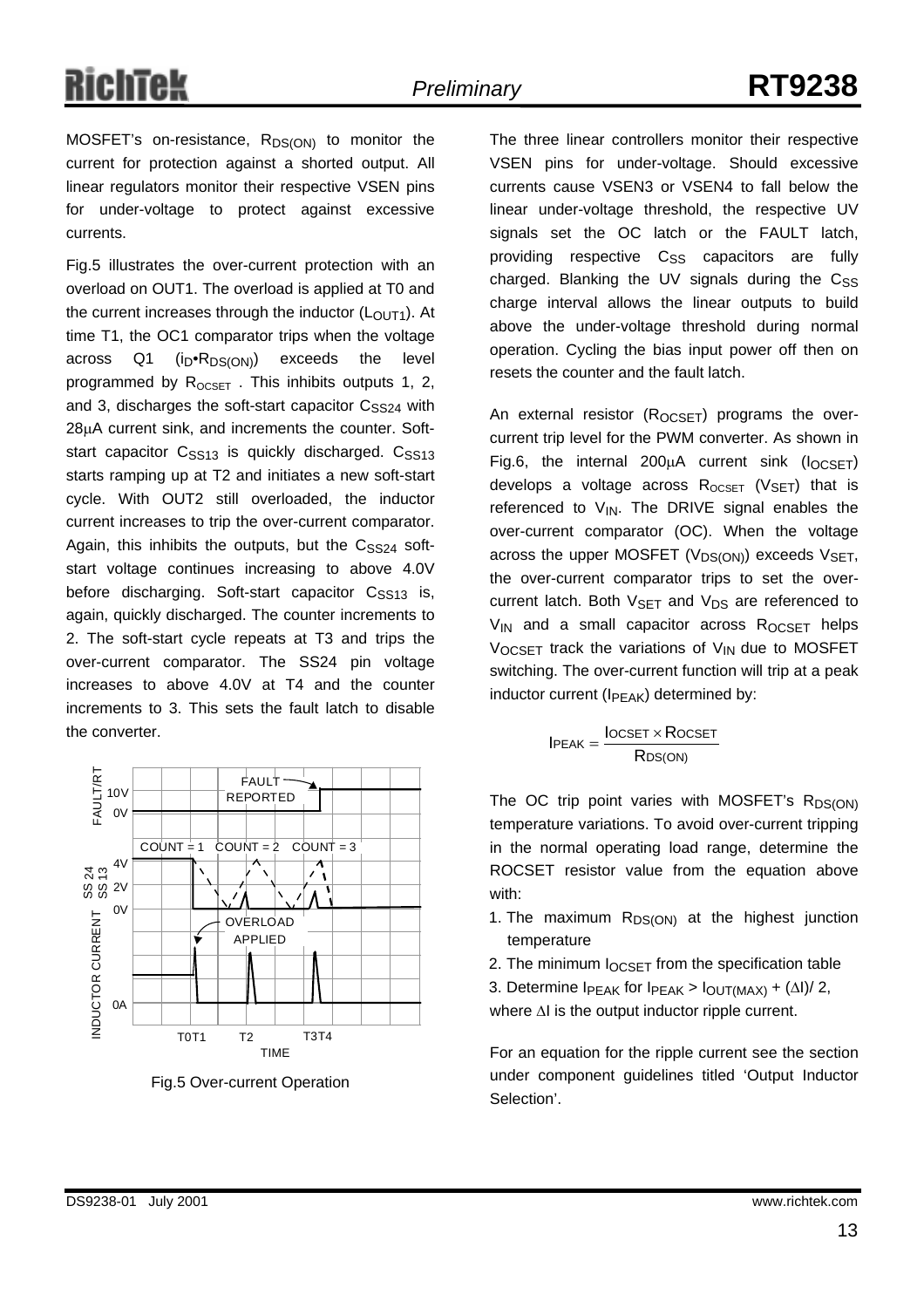

Fig.6 Current Limiting Setting

#### **OUT1 Voltage Program**

The output voltage of the PWM converter is programmed to discrete levels between 1.090V and

1.865V which are shifted high 40mV from 1.050V to 1.825V for voltage droop gap tuning. This output (OUT1) is designed to supply the core voltage of Intel's advanced microprocessors. The voltage identification (VID) pins program an internal voltage reference (DACOUT) with a TTL-compatible 5-bit digital-to-analog converter (DAC). The level of DACOUT also sets the PGOOD and OVP thresholds. Table 1 specifies the DACOUT voltage for the different combinations of connections on the VID pins. The VID pins can be left open for a logic 1 input, since they are internally pulled to the VAUX pin through 5KΩ resistors. Changing the VID inputs during operation is not recommended and could toggle the PGOOD signal and exercise the overvoltage protection. The output voltage program is Intel VRM8.5 compatible.

|                | <b>Pin Name</b>  |                  |                  |                  |                | <b>Normal OUT1 Voltage</b> |
|----------------|------------------|------------------|------------------|------------------|----------------|----------------------------|
| VID4           | VID <sub>3</sub> | VID <sub>2</sub> | VID <sub>1</sub> | VID <sub>0</sub> | <b>VID25</b>   | <b>DACOUT</b>              |
| $\Omega$       | $\Omega$         | 1                | 0                | 0                | $\overline{0}$ | 1.050+40mV=1.090           |
| $\overline{0}$ | $\overline{0}$   | 1                | 0                | 0                | 1              | 1.075+40mV=1.115           |
| 0              | $\Omega$         | 0                | 1                | 1                | $\overline{0}$ | $1.100 + 40mV = 1.140$     |
| $\mathbf 0$    | $\mathbf 0$      | $\mathbf 0$      | $\mathbf 1$      | 1                | 1              | 1.125+40mV=1.165           |
| 0              | 0                | 0                | 1                | 0                | $\Omega$       | $1.150 + 40mV = 1.190$     |
| 0              | $\Omega$         | $\Omega$         | 1                | 0                | 1              | 1.175+40mV=1.215           |
| $\overline{0}$ | 0                | $\overline{0}$   | $\overline{0}$   | 1                | $\Omega$       | 1.200+40mV=1.240           |
| $\overline{0}$ | $\overline{0}$   | $\overline{0}$   | $\overline{0}$   | 1                | 1              | 1.225+40mV=1.265           |
| $\mathbf 0$    | $\overline{0}$   | $\mathbf 0$      | 0                | $\mathbf 0$      | $\overline{0}$ | 1.250+40mV=1.290           |
| $\Omega$       | $\Omega$         | $\Omega$         | $\Omega$         | $\Omega$         | 1              | $1.275 + 40mV = 1.315$     |
| $\mathbf 0$    | 1                | 1                | 1                | 1                | $\overline{0}$ | 1.300+40mV=1.340           |
| $\overline{0}$ | 1                | 1                | 1                | 1                | $\mathbf{1}$   | 1.325+40mV=1.365           |
| $\overline{0}$ | $\mathbf{1}$     | 1                | 1                | $\overline{0}$   | $\overline{0}$ | 1.350+40mV=1.390           |
| 0              | 1                | 1                | 1                | $\Omega$         | 1              | $1.375 + 40mV = 1.415$     |
| $\mathbf 0$    | 1                | 1                | 0                | 1                | $\overline{0}$ | 1.400+40mV=1.440           |
| $\mathbf 0$    | $\mathbf{1}$     | 1                | 0                | 1                | $\mathbf{1}$   | $1.425 + 40mV = 1.465$     |
| 0              | 1                | 1                | 0                | $\Omega$         | $\overline{0}$ | 1.450+40mV=1.490           |
| $\overline{0}$ | 1                | 1                | $\overline{0}$   | 0                | 1              | 1.475+40mV=1.515           |
| 0              | 1                | 0                | 1                | 1                | $\Omega$       | 1.500+40mV=1.540           |
|                |                  |                  |                  |                  |                | To be continued            |

#### **Table 1. VOUT1 Voltage Program**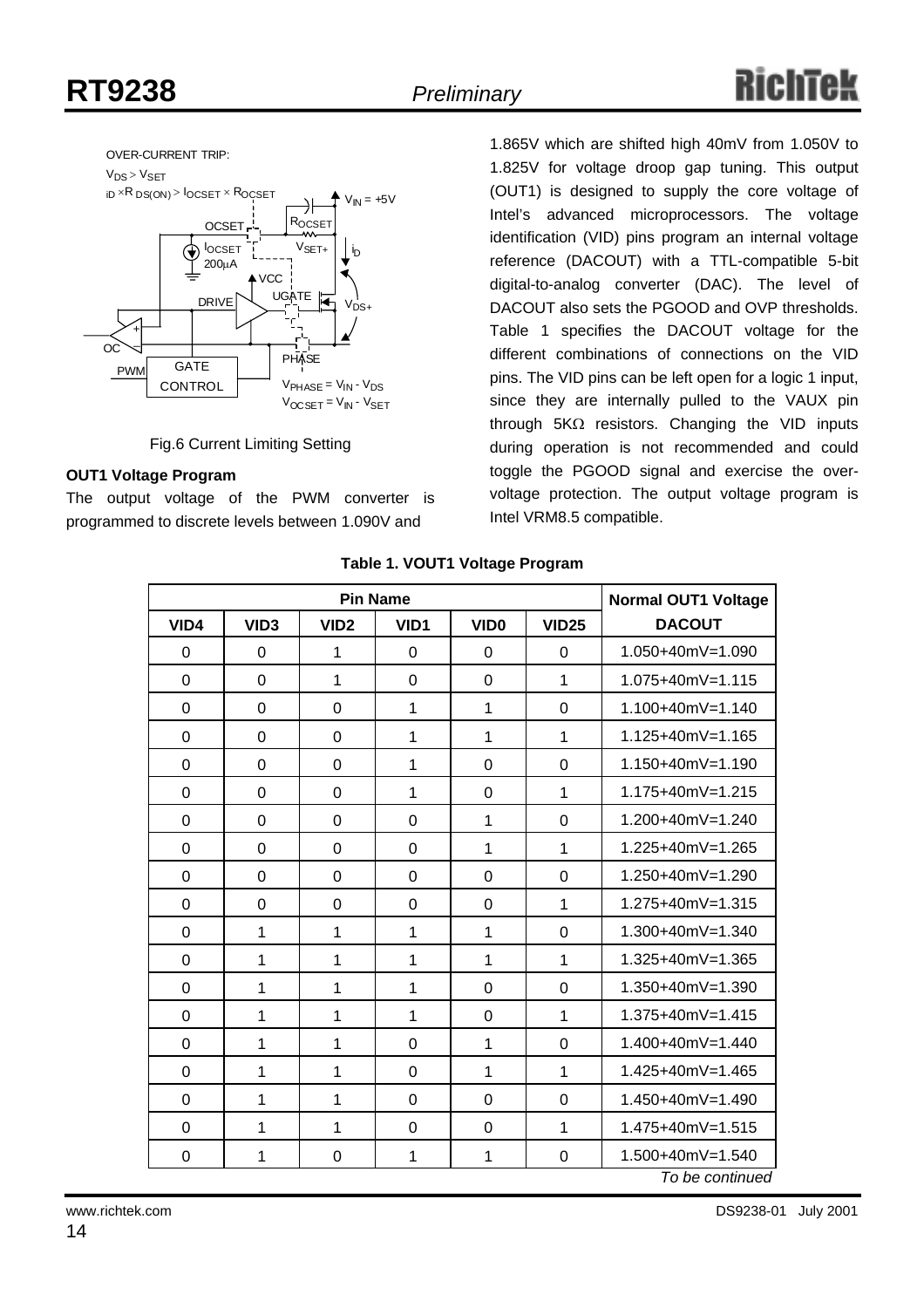|          |                  | <b>Normal OUT1 Voltage</b> |                  |                  |                |                  |
|----------|------------------|----------------------------|------------------|------------------|----------------|------------------|
| VID4     | VID <sub>3</sub> | VID <sub>2</sub>           | VID <sub>1</sub> | VID <sub>0</sub> | <b>VID25</b>   | <b>DACOUT</b>    |
| 0        | 1                | 0                          | 1                | 1                | 1              | 1.525+40mV=1.565 |
| $\Omega$ | 1                | $\overline{0}$             | $\mathbf 1$      | 0                | 0              | 1.550+40mV=1.590 |
| $\Omega$ | 1                | $\Omega$                   | $\mathbf 1$      | $\Omega$         | 1              | 1.575+40mV=1.615 |
| 0        | 1                | $\Omega$                   | 0                | 1                | $\Omega$       | 1.600+40mV=1.640 |
| 0        | 1                | 0                          | 0                | 1                | 1              | 1.625+40mV=1.665 |
| 0        | 1                | $\mathbf 0$                | 0                | 0                | 0              | 1.650+40mV=1.690 |
| $\Omega$ | 1                | $\mathbf 0$                | 0                | 0                | 1              | 1.675+40mV=1.715 |
| $\Omega$ | $\Omega$         | 1                          | 1                | 1                | $\Omega$       | 1.700+40mV=1.740 |
| 0        | $\Omega$         | 1                          | $\mathbf 1$      | 1                | 1              | 1.725+40mV=1.765 |
| 0        | $\mathbf 0$      | 1                          | $\mathbf{1}$     | 0                | 0              | 1.750+40mV=1.790 |
| 0        | $\Omega$         | 1                          | $\mathbf 1$      | 0                | $\mathbf 1$    | 1.775+40mV=1.815 |
| $\Omega$ | $\Omega$         | 1                          | 0                | 1                | $\Omega$       | 1.800+40mV=1.840 |
| 0        | $\overline{0}$   | 1                          | 0                | 1                | $\mathbf{1}$   | 1.825+40mV=1.865 |
| 1        | $\mathbf 0$      | 1                          | 0                | 0                | $\overline{0}$ | 1.850+40mV=1.890 |
| 1        | $\Omega$         | 0                          | $\mathbf{1}$     | 1                | 0              | 1.900+40mV=1.940 |
| 1        | $\Omega$         | 0                          | 1                | 0                | $\Omega$       | 1.950+40mV=1.990 |
| 1        | $\Omega$         | $\Omega$                   | 0                | 1                | $\Omega$       | 2.000+40mV=2.040 |
| 1        | $\mathbf 0$      | 0                          | 0                | 0                | $\Omega$       | 2.050+40mV=2.090 |

Notes: 0=connect to GND, 1=open or connect to 3.3V through pull up resistor

#### **Application Guidelines**

#### **Soft-Start Interval**

Initially, the soft-start function clamps the error amplifier's output of the PWM converter. This generates PHASE pulses of increasing width that charge the output capacitor(s). The resulting output voltages start-up as shown in Fig.3.

The soft-start function controls the output voltage rate of rise to limit the current surge at start-up. The softstart interval and the surge current are programmed by the soft-start capacitor, C<sub>SS</sub>. Programming a faster soft-start interval increases the peak surge current. Using the recommended 0.1µF soft start capacitors ensure all output voltages ramp up to their set values in a quick and controlled fashion, while meeting the system timing requirements.

#### **Shutdown**

The PWM output does not switch until the soft-start voltage  $(V<sub>SS13</sub>)$  exceeds the oscillator's valley voltage. Additionally, the reference on each linear's amplifier is clamped to the soft-start voltage. Holding the SS24 pin low (with an open drain or open collector signal) turns off regulators 1, 2 and 3. Regulator 4 (MCH) will simply drop its output to the intermediate soft-start level. This output is not allowed to violate the 2V maximum potential gap to the ATX 3.3V output.

#### **Layout Considerations**

MOSFETs switch very fast and efficiently. The speed with which the current transitions from one device to another causes voltage spikes across the interconnecting impedances and parasitic circuit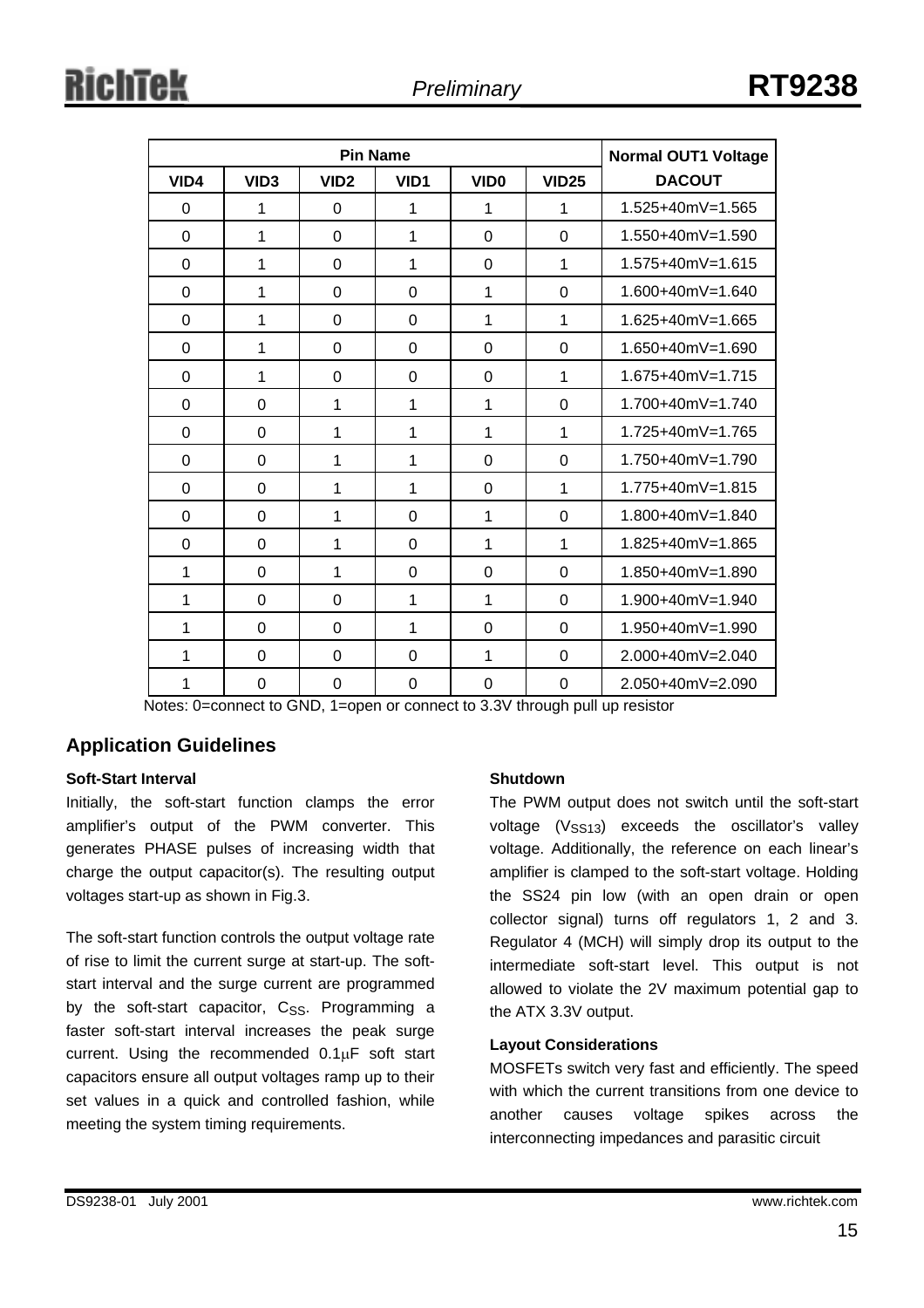elements. The voltage spikes can degrade efficiency, radiate noise into the circuit, and lead to device overvoltage stress. Careful component layout and printed circuit design minimizes the voltage spikes in the converter. Consider, as an example, the turn-off transition of the upper MOSFET. Prior to turn-off, the upper MOSFET was carrying the full load current. During the turn-off, current stops flowing in the upper MOSFET and is picked up by the lower MOSFET or Schottky diode. Any inductance in the switched current path generates a large voltage spike during the switching interval. Careful component selection, tight layout of the critical components, and short, wide circuit traces minimize the magnitude of voltage spikes.

There are two sets of critical components in a DC-DC converter using an RT9238 controller. The switching power components are the most critical because they switch large amounts of energy, and as such, they tend to generate equally large amounts of noise. The critical small signal components are those connected to sensitive nodes or those supplying critical bypass current.

The power components and the controller IC should be placed first. Locate the input capacitors, especially the high-frequency ceramic de-coupling capacitors, close to the power switches. Locate the output inductor and output capacitors between the MOSFETs and the load. Locate the PWM controller close to the MOSFETs.

The critical small signal components include the bypass capacitor for VCC and the soft-start capacitor, C<sub>SS</sub>. Locate these components close to their connecting pins on the control IC. Minimize any leakage current paths from any SS node, since the internal current source is only 28µA.

A multi-layer printed circuit board is recommended. Fig.7 shows the connections of the critical components in the converter. Note that the capacitors  $C_{IN}$  and  $C_{OUT}$  each could represent numerous physical capacitors. Dedicate one solid layer for a ground plane and make all critical

component ground connections with vias to this layer. Dedicate another solid layer as a power plane and break this plane into smaller islands of common voltage levels. The power plane should support the input power and output power nodes. Use copper filled polygons on the top and bottom circuit layers for the PHASE node, but do not unnecessarily oversize this particular island. Since the PHASE node is subject to very high dV/dt voltages, the stray capacitor formed between these island and the surrounding circuitry will tend to couple switching noise. Use the remaining printed circuit layers for small signal wiring. The wiring traces from the control IC to the MOSFET gate and source should be sized to carry 2A peak currents.

![](_page_15_Figure_9.jpeg)

ISLAND ON POWER PLANE LAYER

ISLAND ON CIRCUIT PLANE LAYER

 $\nabla$ VIA/THROUGH-HOLE CONNECTION TO GROUND PLANE

#### Fig.7 Layout Planning

#### **PWM1 Controller Feedback Compensation**

The PWM controller uses voltage-mode control for output regulation. An internal pole-zero compensation scheme is used with an active capacitor and a passive resistor shown in Fig.8. The zero FZ1 is fixed at about 1kHz to compensate the output 's LC pole FLC. The compensation is to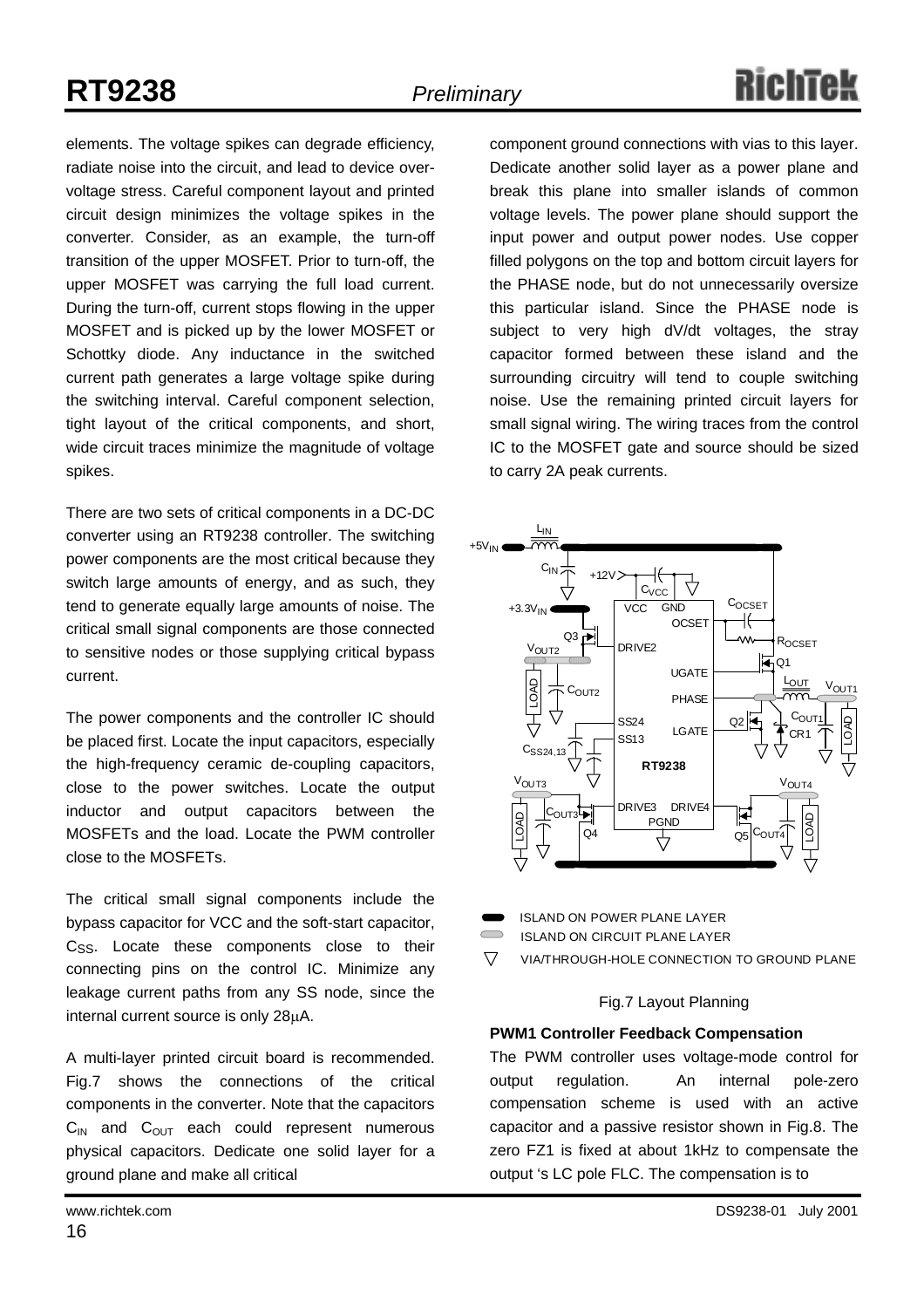## chīek

provide closed loop transfer function with 0 dB crossing frequency and adequate phase margin. For some suggestion LC combinations are  $L/C =$ 4µH/6000µF, 3uH/8000uF or 2µH/12000µF. Fig.9 shows an asymptotic plot of the DC-DC converter's gain vs. frequency.

![](_page_16_Figure_4.jpeg)

Fig.8 Error Amplifier Compensation

![](_page_16_Figure_6.jpeg)

![](_page_16_Figure_7.jpeg)

#### Transient Response

Modern micro-processsor's power supply request a voltage droop at load transient response and a loadlines at static state load changing as shown in Fig.10, and Fig.11.

![](_page_16_Figure_10.jpeg)

Fig.10 Transient Response

![](_page_16_Figure_12.jpeg)

Fig.11 V<sub>CORE</sub> Load Line

Two things have to be completed at load transient response, first is to sense the instantaneous load current, second is real time to drop the  $V_{\text{CORF}}$  voltage based on the loadlines. A RT9238 internal transconductance (Gm) amplifier sample the on-state drop across the lower MOSFET per clock cycle, the voltage drop is simply RDS-ON X inductor current IL. In step-down DC-DC converter, the IL is relative to load current. The transferred rate of the Gm amplifier is 1/3k, this mean the current output of Gm amplifier is

 $ISENSE = R_{DS(ON)} \times I L/3k$ .

Fig.12 shown the voltage droop tuning circuit, a DACOUT buffer amplifier connect a RF resistor to the non-inverting input of the PWM error amplifier, when load transient happened, the feedback ISENSE current fitted to the non-inverting input of the PWM error amplifier to drop the VCORE voltage. The drop voltage is equal to

 $V_{\text{DROOP}} = I_{\text{SENSE}} \times \text{RF}$ 

![](_page_16_Figure_18.jpeg)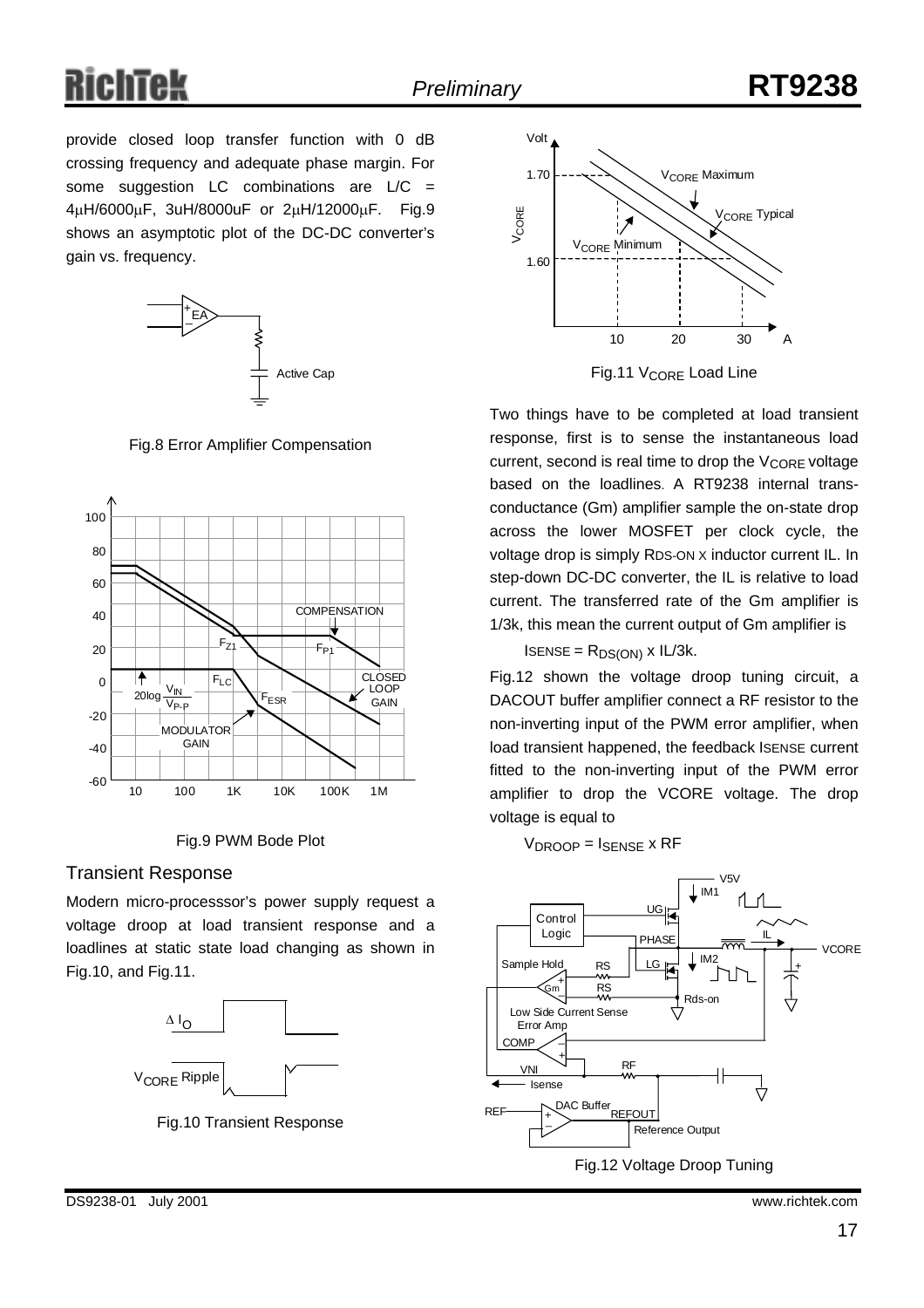Fig.13, 14 shown the ISENSE and VCORE wave forms.

![](_page_17_Figure_4.jpeg)

Fig.13 I<sub>SENSE</sub> Current

![](_page_17_Figure_6.jpeg)

Fig.14 V<sub>CORE</sub> Wave Form at Load Transient

## **Component Selection Guidelines**

#### **Output Capacitor Selection**

The output capacitors for each output have unique requirements. In general the output capacitors should be selected to meet the dynamic regulation requirements. Additionally, the PWM converter requires an output capacitor to filter the current ripple. The load transient for the microprocessor core requires high quality capacitors to supply the high slew rate (di/dt) current demands.

#### **PWM Output Capacitors**

Modern microprocessors produce transient load rates above 1A/ns. High frequency capacitors initially supply the transient current and slow the load rate-ofchange seen by the bulk capacitors. The bulk filter capacitor values are generally determined by the ESR (effective series resistance) and voltage rating requirements rather than actual capacitance requirements.

High frequency decoupling capacitors should be placed as close to the power pins of the load as physically possible. Be careful not to add inductance in the circuit board wiring that could cancel the usefulness of these low inductance components. Consult with the manufacturer of the load on specific decoupling requirements.

Use only specialized low-ESR capacitors intended for switching-regulator applications for the bulk capacitors. The bulk capacitor's ESR determines the output ripple voltage and the initial voltage drop following a high slew-rate transient's edge. An aluminum electrolytic capacitor's ESR value is related to the case size with lower ESR available in larger case sizes. However, the equivalent series inductance (ESL) of these capacitors increases with case size and can reduce the usefulness of the capacitor to high slew-rate transient loading. Unfortunately, ESL is not a specified parameter. Work with your capacitor supplier and measure the capacitor's impedance with frequency to select a suitable component. In most cases, multiple electrolytic capacitors of small case size perform better than a single large case capacitor.

#### **Linear Output Capacitors**

The output capacitors for the linear regulators provide dynamic load current. Thus capacitors  $C<sub>OUT2</sub>$ ,  $C<sub>OUT3</sub>$ , and  $C<sub>OUT4</sub>$  should be selected for transient load regulation.

#### **PWM Output Inductor Selection**

The PWM converter requires an output inductor. The output inductor is selected to meet the output voltage ripple requirements and sets the converter's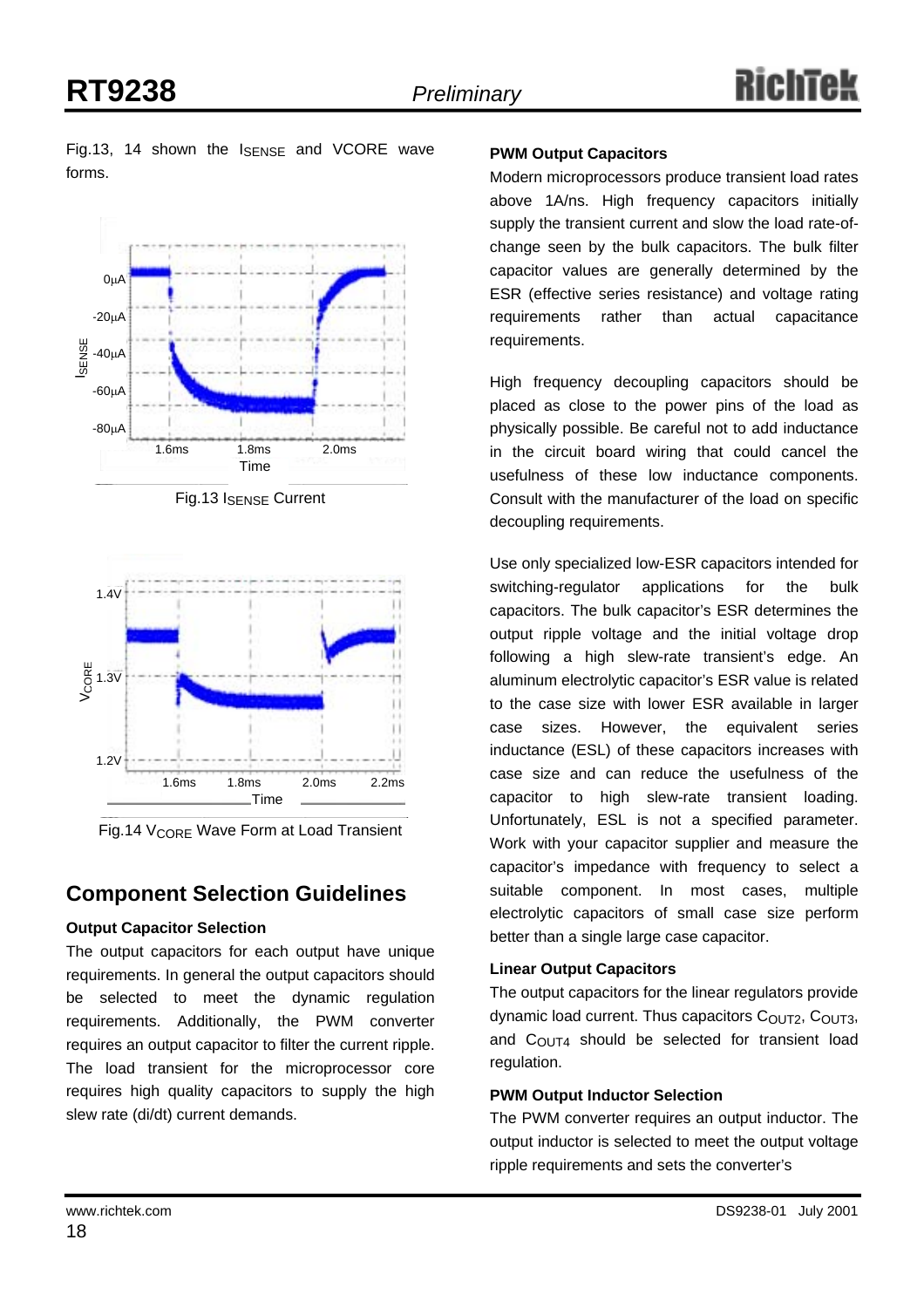## RichTek

response time to a load transient. The inductor value determines the converter's ripple current and the ripple voltage is a function of the ripple current. The ripple voltage and current are approximated by the following equations:

IN OUT S in – Vout V V  $\Delta I = \frac{V_{IN} - V_{OUT}}{F s \times L} \times \frac{V_{OUT}}{V_{IN}}$   $\Delta V_{OUT} = \Delta I \times ESR$ 

Increasing the value of inductance reduces the ripple current and voltage. However, large inductance values increase the converter's response time to a load transient.

One of the parameters limiting the converter's response to a load transient is the time required to change the inductor current. Given a sufficiently fast control loop design, the RT9238 will provide either 0% or 100% duty cycle in response to a load transient. The response time is the time interval required to slew the inductor current from an initial current value to the post-transient current level. During this interval the difference between the inductor current and the transient current level must be supplied by the output capacitor(s). Minimizing the response time can minimize the output capacitance required.

The response time to a transient is different for the application of load and the removal of load. The following equations give the approximate response time interval for application and removal of a transient load:

$$
trise = \frac{Lo \times Itran}{V_{IN} - Vout} \qquad trall = \frac{Lo \times Itran}{Vout}
$$

where:  $I_{TRAN}$  is the transient load current step,  $t_{RISE}$ is the response time to the application of load, and tFALL is the response time to the removal of load. Be sure to check both of these equations at the minimum and maximum output levels for the worst case response time.

#### **Input Capacitor Selection**

The important parameters for the bulk input capacitor are the voltage rating and the RMS current rating. For reliable operation, select bulk input capacitors with voltage and current ratings above the maximum input voltage and largest RMS current required by the circuit. The capacitor voltage rating should be at least 1.25 times greater than the maximum input voltage. The maximum RMS current rating requirement for the input capacitors of a buck regulator is approximately 1/2 of the DC output load current. Worst-case RMS current draw in a circuit employing the RT9238 amounts to the largest RMS current draw of the switching regulator.

Use a mix of input bypass capacitors to control the voltage overshoot across the MOSFETs. Use ceramic capacitance for the high frequency decoupling and bulk capacitors to supply the RMS current. Small ceramic capacitors can be placed very close to the upper MOSFET to suppress the voltage induced in the parasitic circuit impedances.

For a through-hole design, several electrolytic capacitors (Panasonic HFQ series or Nichicon PL series or Sanyo MV-GX or equivalent) may be needed. For surface mount designs, solid tantalum capacitors can be used, but caution must be exercised with regard to the capacitor surge current rating. These capacitors must be capable of handling the surge current at power-up. The TPS series available from AVX, and the 593D series from Sprague are both surge current tested.

#### **MOSFET Selection/Considerations**

The RT9238 requires 5 external transistors. Two Nchannel MOSFETs are employed by the PWM converter. The GTL, AGP, and memory linear controllers can each drive a MOSFET or a NPN bipolar as a pass transistor. All these transistors should be selected based upon  $R_{DS(ON)}$ , current gain, saturation voltages, gate supply requirements, and thermal management considerations.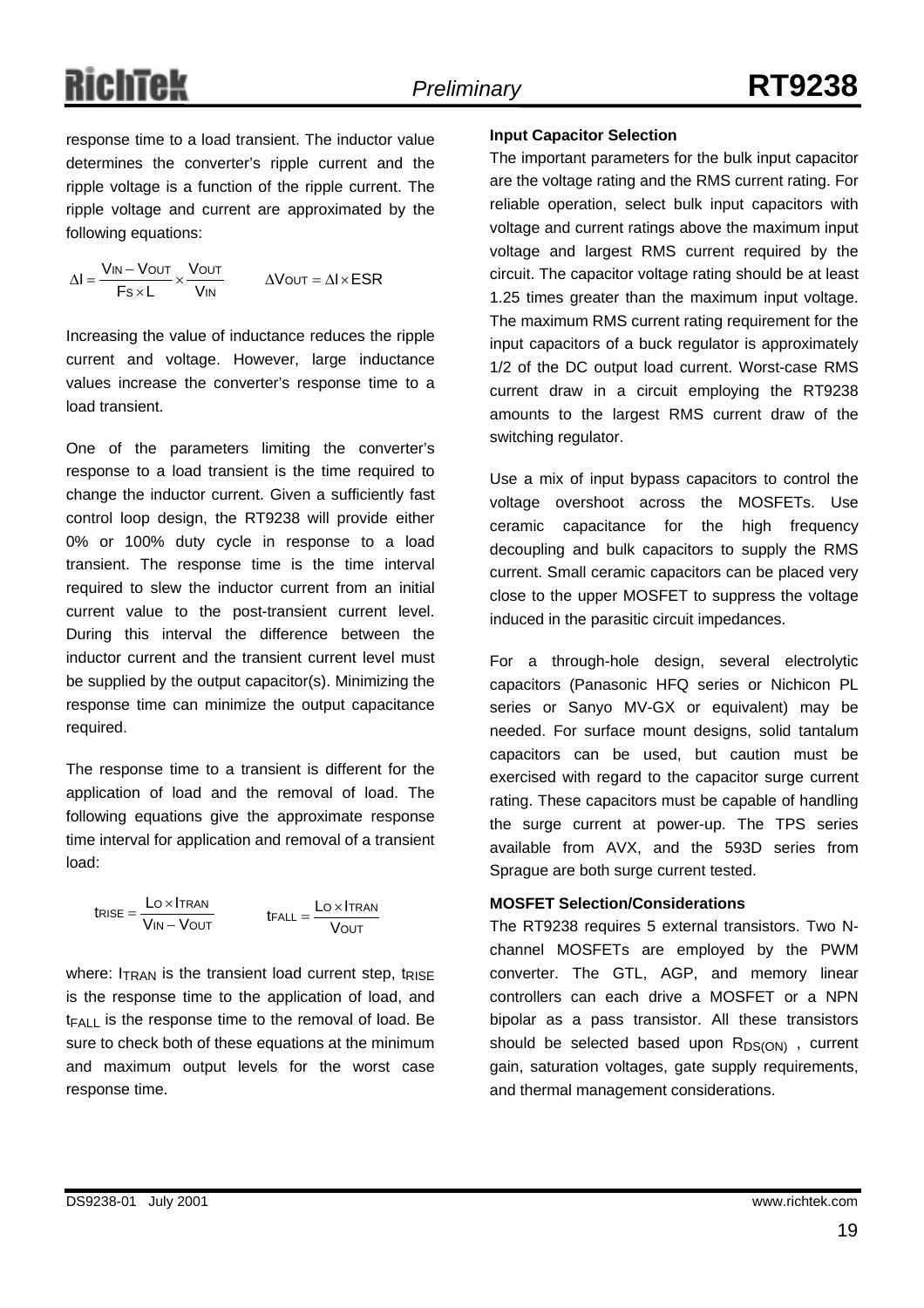#### **PWM MOSFET Selection and Considerations**

In high-current PWM applications, the MOSFET power dissipation, package selection and heatsink are the dominant design factors. The power dissipation includes two main loss components: conduction losses and switching losses. These losses are distributed between the upper and lower MOSFET according to the duty factor. The conduction losses are the main component of power dissipation for the lower MOSFETs. Only the upper MOSFET has significant switching losses, since the lower device turns on and off into near zero voltage.

The equations presented assume linear voltagecurrent transitions and do not model power losses due to the lower MOSFET's body diode or the output capacitances associated with either MOSFET. The gate charge losses are dissipated by the controller IC (RT9238) and do not contribute to the MOSFETs' heat rise. Ensure that both MOSFETs are within their maximum junction temperature at high ambient temperature by calculating the temperature rise according to package thermal resistance specifications. A separate heatsink may be necessary depending upon MOSFET power, package type, ambient temperature and air flow.

$$
P_{UPPER} = \frac{lo^{2} \times R_{DS(ON)} \times V_{OUT}}{V_{IN}} + \frac{Io \times V_{IN} \times t_{SW} \times Fs}{2}
$$
  

$$
P_{LOWER} = \frac{lo^{2} \times R_{DS(ON)} \times (V_{IN} - V_{OUT})}{V_{IN}}
$$

The  $R_{DS(ON)}$  is different for the two equations above even if the same device is used for both. This is because the gate drive applied to the upper MOSFET is different than the lower MOSFET. Fig.15 shows the gate drive where the upper MOSFET's gate-tosource voltage is approximately  $V_{CC}$  less the input supply. For +5V main power and +12VDC for the bias, the approximate gate-to-source voltage of Q1 is 7V. The lower gate drive voltage is about 8V. A logiclevel MOSFET is a good choice for Q1 and a logiclevel MOSFET can be used for Q2 if its absolute

gate-to-source voltage rating exceeds the maximum voltage applied to  $V_{CC}$ .

![](_page_19_Figure_9.jpeg)

Fig.15 Upper Gate Drive-direct V<sub>CC</sub> Drive

Rectifier CR1 is a clamp that catches the negative inductor swing during the dead time between the turn off of the lower MOSFET and the turn on of the upper MOSFET. For best results, the diode must be a surface-mount Schottky type to prevent the parasitic MOSFET body diode from conducting. It is acceptable to omit the diode and let the body diode of the lower MOSFET clamp the negative inductor swing, but one must ensure the PHASE node negative voltage swing does not exceed -3V to -5V peak. The diode's rated reverse breakdown voltage must be equal or greater to 1.5 times the maximum input voltage.

#### **Linear Controllers Transistor Selection**

The RT9238 linear controllers are compatible with both NPN bipolar as well as N-channel MOSFET transistors. The main criteria for selection of pass transistors for the linear regulators is package selection for efficient removal of heat. The power dissipated in a linear regulator is

 $P_{LINEAR} = Io \times (V_{IN} - V_{OUT})$ 

Select a package and heatsink that maintains the junction temperature below the maximum desired temperature with the maximum expected ambient temperature.

When selecting bipolar NPN transistors for use with the linear controllers, insure the current gain at the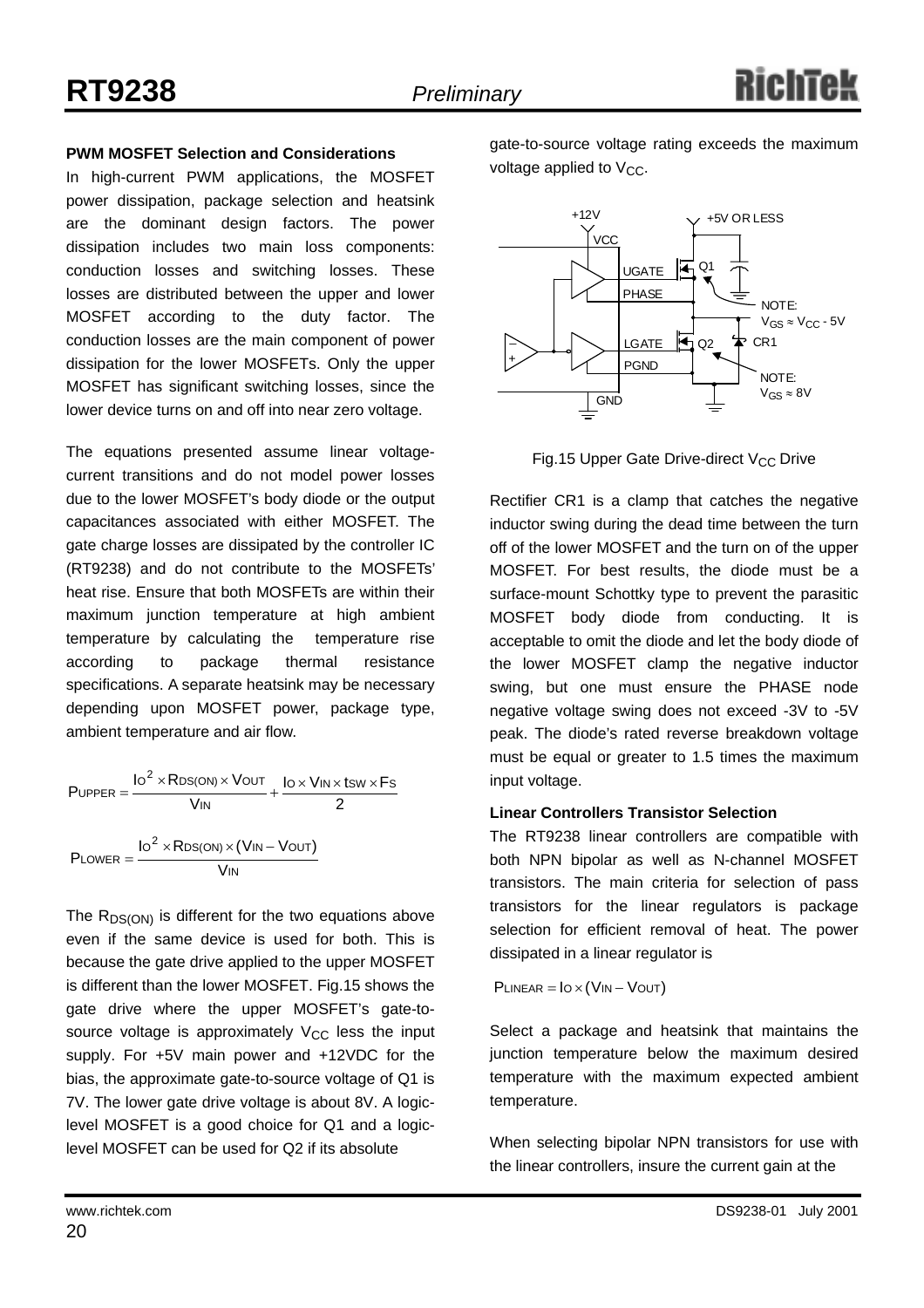given operating  $V_{CE}$  is sufficiently large to provide the desired output load current when the base is fed with the minimum driver output current.

In order to ensure the strict timing/level requirement of OUT4, a NPN transistor is recommended for use as a pass element on this output (Q5). An low gate threshold NMOS could be used, but meeting the requirements would then depend on the VCC bias being sufficiently high to allow control of the MOSFET.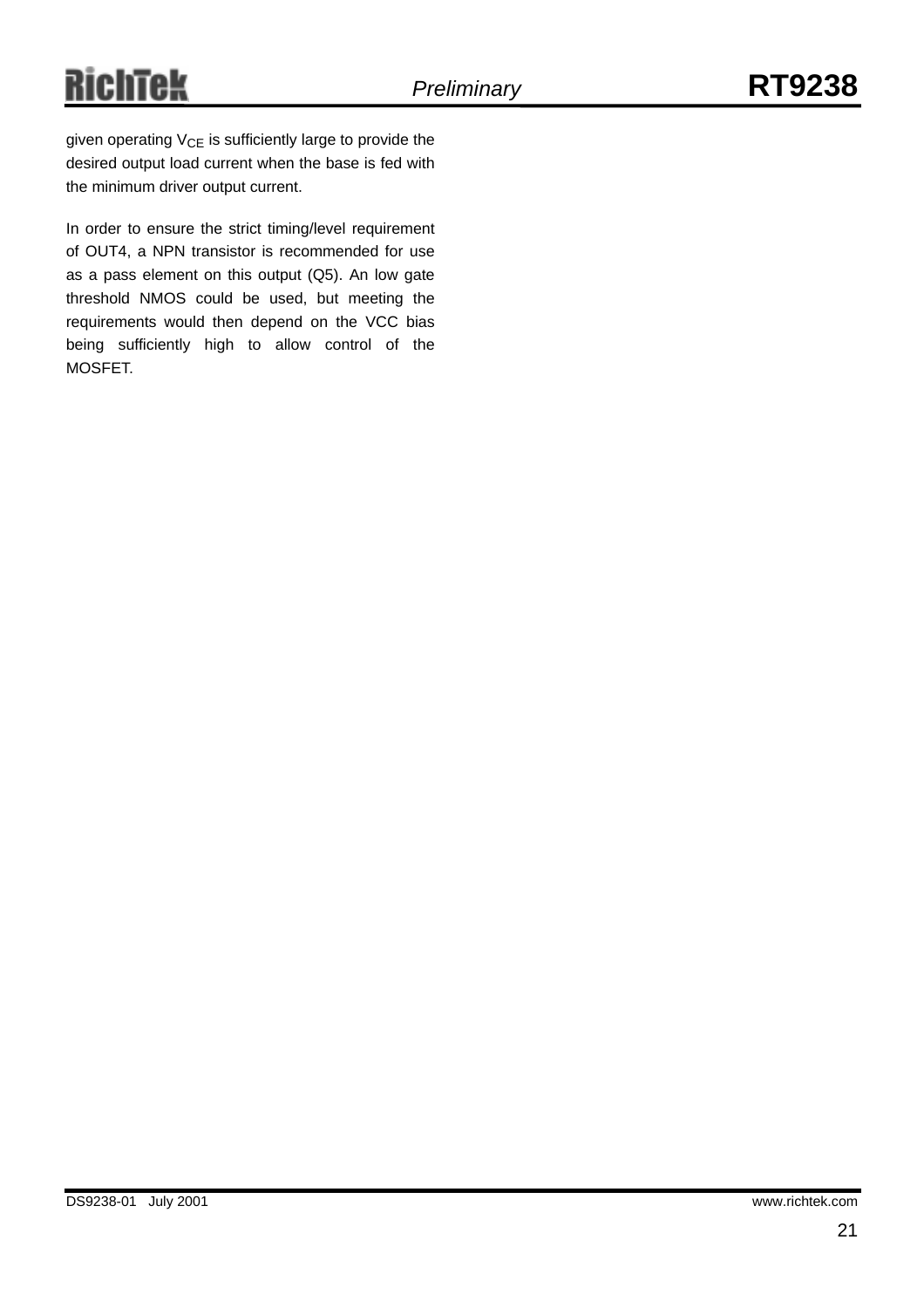M

**H → +** 

 $\overline{B}$ 

## **Package Information**

![](_page_21_Figure_4.jpeg)

![](_page_21_Figure_5.jpeg)

| С<br>→│←D<br>NF≮ |        |                                  |       |                             |  |  |
|------------------|--------|----------------------------------|-------|-----------------------------|--|--|
|                  |        | <b>Dimensions In Millimeters</b> |       | <b>Dimensions In Inches</b> |  |  |
| <b>Symbol</b>    | Min    | Max                              | Min   | <b>Max</b>                  |  |  |
| A                | 17.704 | 18.110                           | 0.697 | 0.713                       |  |  |
| B                | 7.391  | 7.595                            | 0.291 | 0.299                       |  |  |
| C                | 2.362  | 2.642                            | 0.093 | 0.104                       |  |  |
| D                | 0.330  | 0.508                            | 0.013 | 0.020                       |  |  |
| F                | 1.194  | 1.346                            | 0.047 | 0.053                       |  |  |
| H                | 0.229  | 0.330                            | 0.009 | 0.013                       |  |  |
| I                | 0.102  | 0.305                            | 0.004 | 0.012                       |  |  |
| J                | 10.008 | 10.643                           | 0.394 | 0.419                       |  |  |
| M                | 0.381  | 1.270                            | 0.015 | 0.050                       |  |  |